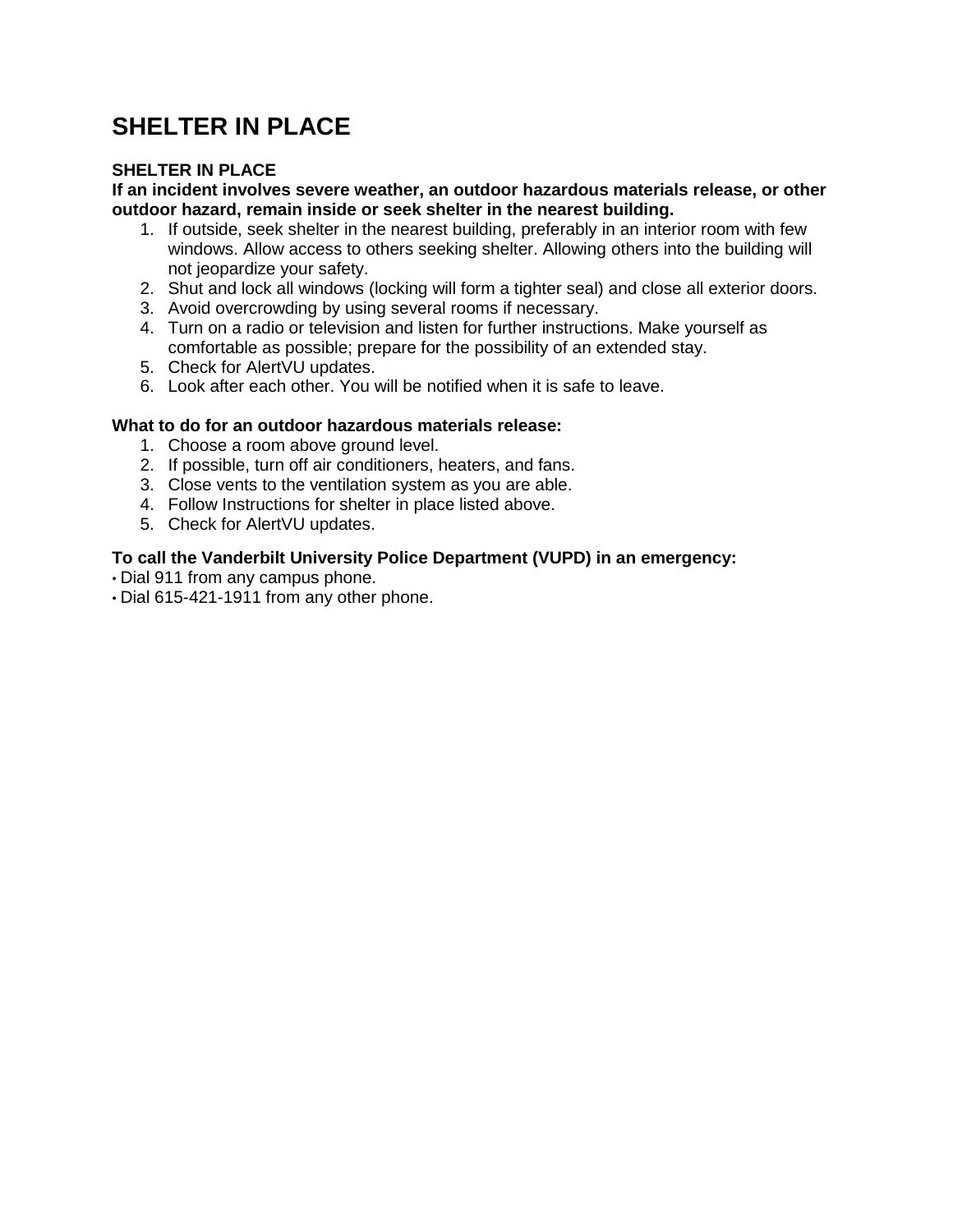# **FACILITY ISSUES & UTILITY FAILURE GUIDE**

## **Blood and Body Fluid Spills**

**NEVER clean up a blood or body fluid spill unless you have undertaken the required training. In the event of a blood or body fluid spill:**

- 1. Isolate the spill, and prevent others from entering the area. Call Plant Operations Building Systems Controls (BSC) by dialing 615-32(2-2621).
- 2. If a person is exposed, immediately and thoroughly wash all skin surfaces with soap and water.
- 3. Flush mucous membranes of the eyes, mouth, or nose immediately, and rinse thoroughly with water for 10-15 minutes. Remove contact lenses.
- 4. **Blood and Body Fluid Spills ONLY**  If students are exposed, they should report immediately to the Occupational Health Clinic 615-93(6-0955). If after hours, they should report to the Vanderbilt University Medical Center (VUMC) Emergency Department 615- 32(2-3391).
- 5. If staff or faculty members are exposed, they should report to the Occupational Health Clinic 615-93(6-0955). If after hours, they should report to the VUMC Emergency Department 615-32(2-3391).
- 6. Complete a First Report of Injury form if any employee is involved. If you have questions, contact Risk Management at 615-93(6-0660).

## **Elevator Outage**

## **Persons stuck in an elevator should:**

- 1. Remain calm and NOT try to exit the elevator car.
- 2. Use the emergency phone or intercom call button to call for help, call 615-421-1911 from any cell phone, or bang on the doors and shout for assistance.
- 3. Wait for trained personnel to assist with extraction.

## **Utility Failures**

## **Power Outage**

## **In the event of a power outage:**

- 1. Remain calm and assess the extent of the outage.
- 2. Report the outage to Plant Operations Building Systems Controls (BSC) by dialing 615- 32(2-2621).
- 3. DO NOT light candles or other types of flames for illumination.
- 4. Keep lab refrigerators/freezers closed during the outage
- 5. Secure all equipment, experiments, and hazardous materials if safe to do so.

## **Gas Leak**

**Natural gas has a distinct, pungent odor so it is easy to detect. Leaking gas can cause an explosion and fire. In the event of a gas leak:**

- 1. Immediately extinguish open flames.
- 2. Immediately evacuate everyone.
- 3. DO NOT use telephones, flashlights, or electrical switches.
- 4. Report to your designated evacuation rally point.
- 5. Once safely outside, notify VUPD by dialing 615-421-1911 from any cell phone.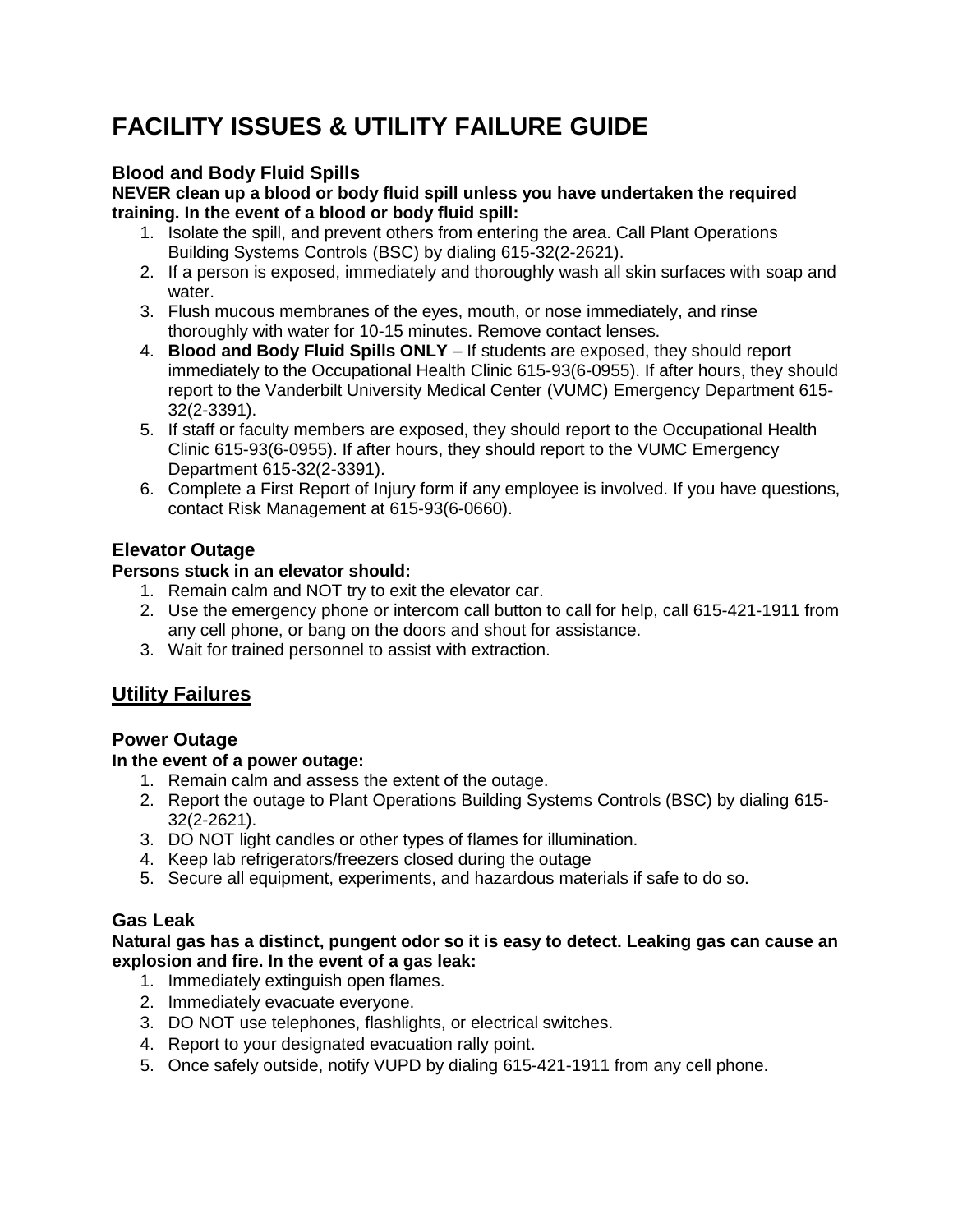## **All Other Facility/Utility Failures**

Call Plant Operations Building Systems Controls (BSC) by dialing 615-32(2-2621) to report the outage.

#### **Always dial 911 and evacuate the building in case of:**

- **Fire/Smoke**
- **Explosion**
- **Structural damage or collapse**
- **Uncontrolled gas leak**
- **Uncontrolled chemical or hazardous materials spill**

- Dial 911 from any campus phone.
- Dial 615-421-1911 from any other phone.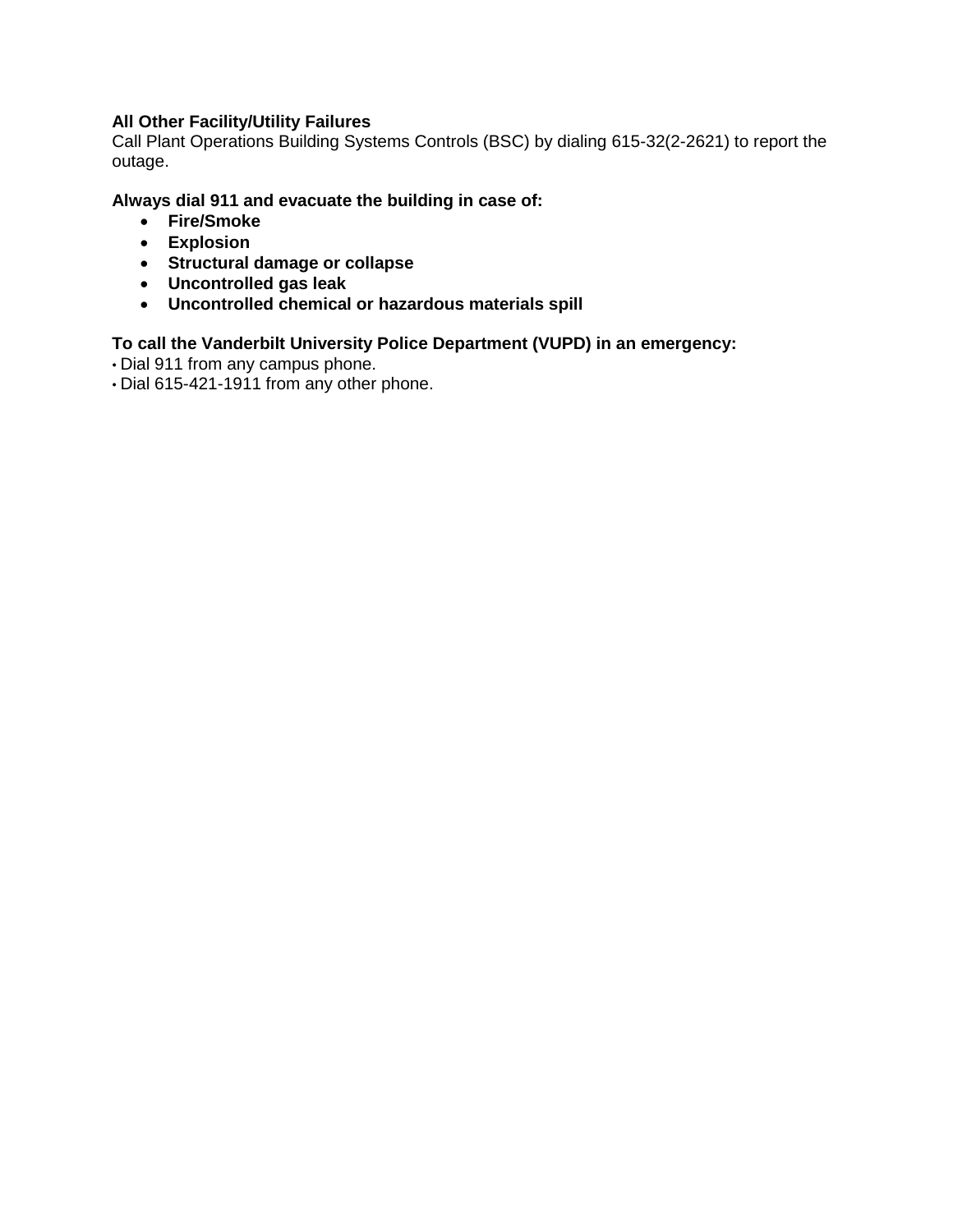# **CHEMICAL SPILL**

#### **NEVER clean up a chemical spill unless you have undertaken the required training. Chemical safety training is available through Vanderbilt Environmental Health & Safety. In the event of a chemical spill:**

- 1. Evacuate everyone in the immediate area.
- 2. Isolate the area, closing doors as you leave and prevent others from entering the area.
- 3. Notify the Vanderbilt University Police Department (VUPD) immediately. Dial 911 from any campus phone, or 615-421-1911 from any other phone.
- 4. Notify Environmental Health & Safety (VEHS) at 615-32(2-2057). If after hours, call the VEHS Emergency Pager at 615-835-4965.
- 5. Keep people away from the spill and await the arrival of trained personnel.
- 6. Obtain the Material Safety Data Sheet (MSDS) or Safety Data Sheet (SDS) on the chemical, if known. Find the MSDS or SDS information on the Internet at www.safety.vanderbilt.edu/msds/.
- 7. If students are exposed, they should report immediately to the Student Health Center 615-32(2-2427). If after hours, they should report to the Vanderbilt University Medical Center (VUMC) Emergency Department 615-32(2-3391).
- 8. If staff or faculty members are exposed, they should report immediately to the Occupational Health Clinic 615-93(6-0955). If after hours, they should report to the VUMC Emergency Department 615-32(2-3391).
- 9. Complete a First Report of Injury form if any employee is involved. If you have questions, contact Risk Management at 615-93(6-0660).

#### **Vanderbilt Environmental Health and Safety (VEHS)**

Additional chemical safety information can be found on the VEHS website at safety.vanderbilt.edu

- Dial 911 from any campus phone.
- Dial 615-421-1911 from any other phone.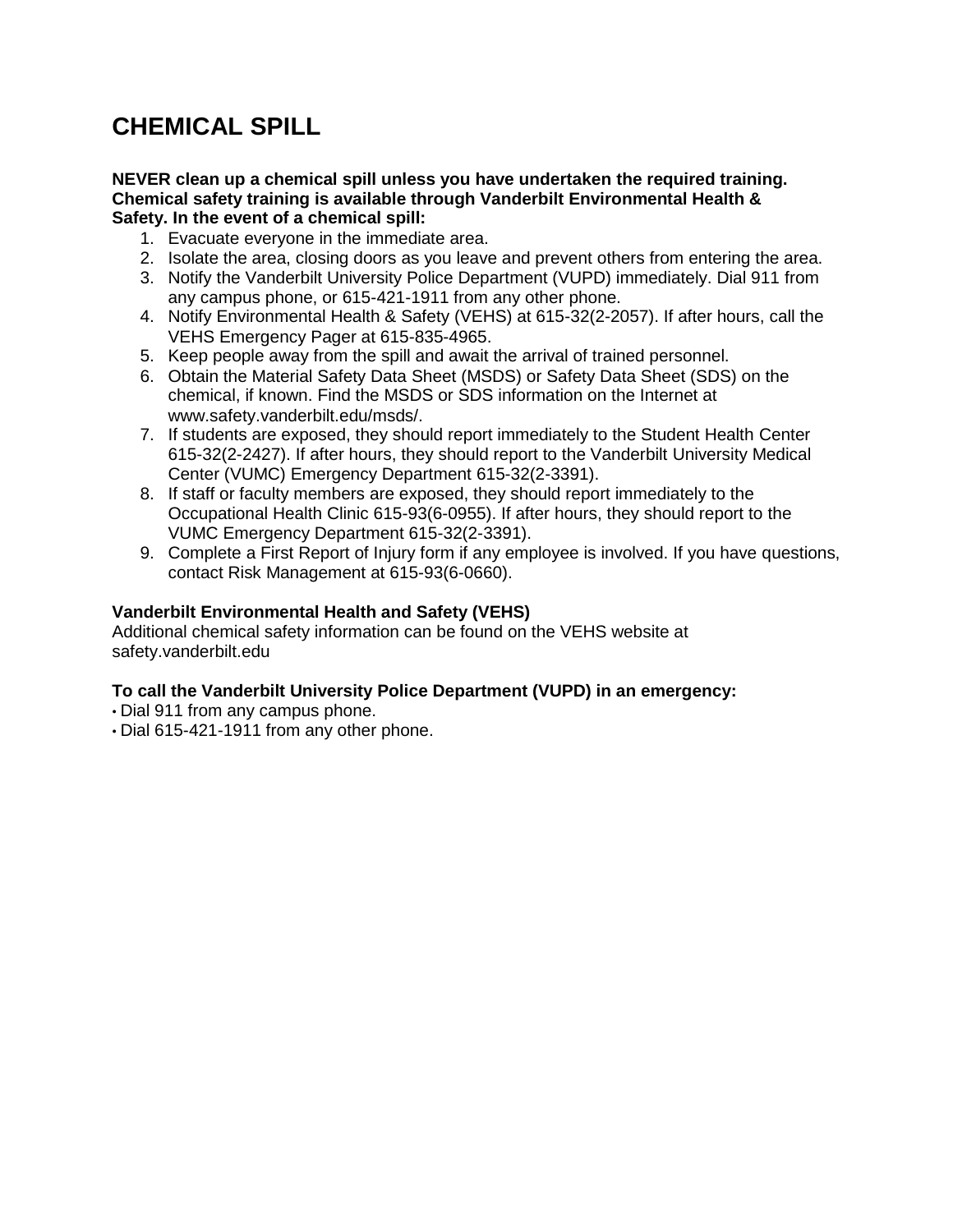# **RADIOACTIVE MATERIAL SPILL**

## **NEVER clean up a radioactive material spill unless you have undertaken the required training. Radiation safety training is available through Vanderbilt**

#### **Environmental Health & Safety. In the event of a radioactive material spill:**

- 1. Evacuate everyone in the immediate area.
- 2. Isolate the area, closing doors as you leave and prevent others from entering the area.
- 3. Isolate all individuals involved in the spill until they can be cleared by VEHS or other first responders. Remove contaminated shoes and clothing. Follow directions learned in radiation safety training regarding contaminated shoes and clothing.
- 4. Notify the Vanderbilt University Police Department (VUPD) immediately. Dial 911 from any campus phone, or 615-421-1911 from any other phone.
- 5. Notify Environmental Health & Safety (VEHS) at 615-32(2-2057) or if after hours, call the VEHS Emergency Pager 615-835-4965.
- 6. Keep people away from the material until trained personnel arrive.
- 7. After being cleared by VEHS, exposed students should report immediately to the Student Health Center 615-32(2-2427). If after hours, they should report to the Vanderbilt University Medical Center (VUMC) Emergency Department 615-32(2-3391).
- 8. After being cleared by VEHS, exposed faculty and staff should report immediately to the Occupational Health Clinic 615-93(6-0955). If after hours, they should report to the VUMC Emergency Department 615-32(2-3391).
- 9. Complete a First Report of Injury form if any employee is involved. If you have questions, contact Risk Management at 615-93(6-0660).

#### **Vanderbilt Environmental Health and Safety (VEHS)**

Additional radiation safety information can be found on the VEHS website at safety.vanderbilt.edu. Refer to Emergencies involving Radioactive Material and the Emergency Procedures section of the VU Radiation Safety Policies & Procedures Manual.

- Dial 911 from any campus phone.
- Dial 615-421-1911 from any other phone.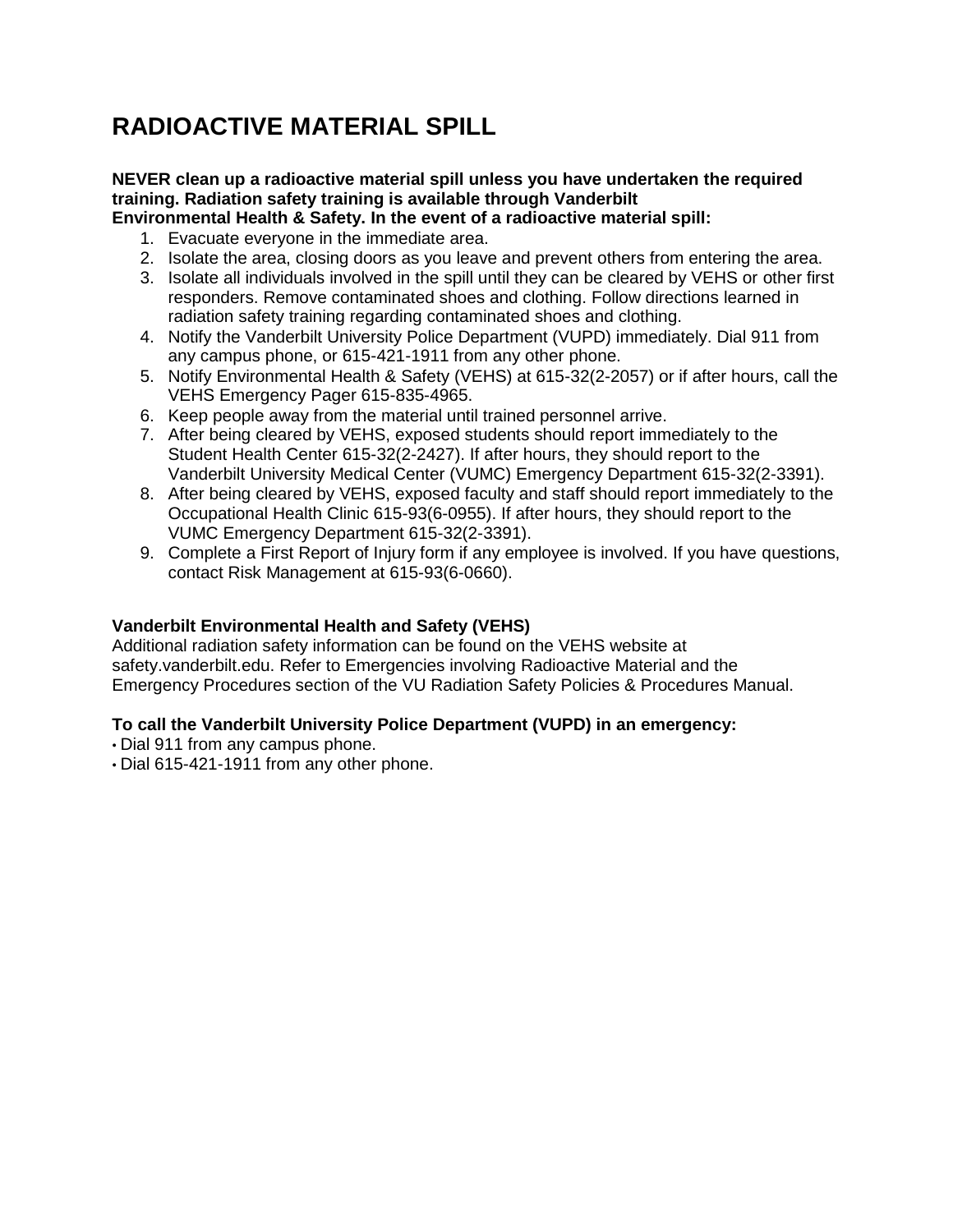# **MEDICAL EMERGENCIES**

#### **In the event of a medical emergency.**

- 1. Call the Vanderbilt University Police Department (VUPD).
	- a. Dial 911 from any campus phone
	- b. Dial 615-421-1911 from any other phone
- 2. Provide the following information:
	- a. Building name
	- b. Floor and room number
	- c. Caller's name and phone number
	- d. Nature and severity of the injury
	- e. Approximate age of injured person
	- f. Sex of injured person
	- g. Current condition
	- h. Any known medical history of the injured person
- 3. Remain with the person with the medical injury. DO NOT move the individual unless required to prevent further injury.
- 4. If possible, send someone to meet the responding emergency personnel at the location designated by the dispatcher

#### **Cardiac Arrest and Automated External Defibrillators (AEDs)**

If the medical emergency involves someone who has experienced cardiac arrest who is not breathing and has no pulse, an AED may be required. AEDs have the ability to detect an irregular heart rhythm and to apply an electrical shock (or shocks) to the person's heart in attempt to reset it back into a normal and effective rhythm.

**Using an AED:** Almost anyone can apply and use an AED. Voice prompts guide the user through the appropriate steps. AEDs are over 99% accurate in rhythm interpretation, so they won't shock unless an individual requires it.

**AEDs on the Vanderbilt Campus:** All marked Vanderbilt University Police Department (VUPD) patrol vehicles are equipped with AEDs. Additionally, over 80 AED units are strategically located across the Vanderbilt campus. Additional AED program information can be found on the university emergency preparedness website at emergency.vanderbilt.edu/vu/aed/

#### **To call the Vanderbilt University Police Department (VUPD) in an emergency:**

• Dial 911 from any campus phone.

• Dial 615-421-1911 from any other phone.

**The nearest AED unit is located at:**\_\_\_\_\_\_\_\_\_\_\_\_\_\_\_\_\_\_\_\_\_\_\_\_\_\_\_\_\_\_\_\_\_\_\_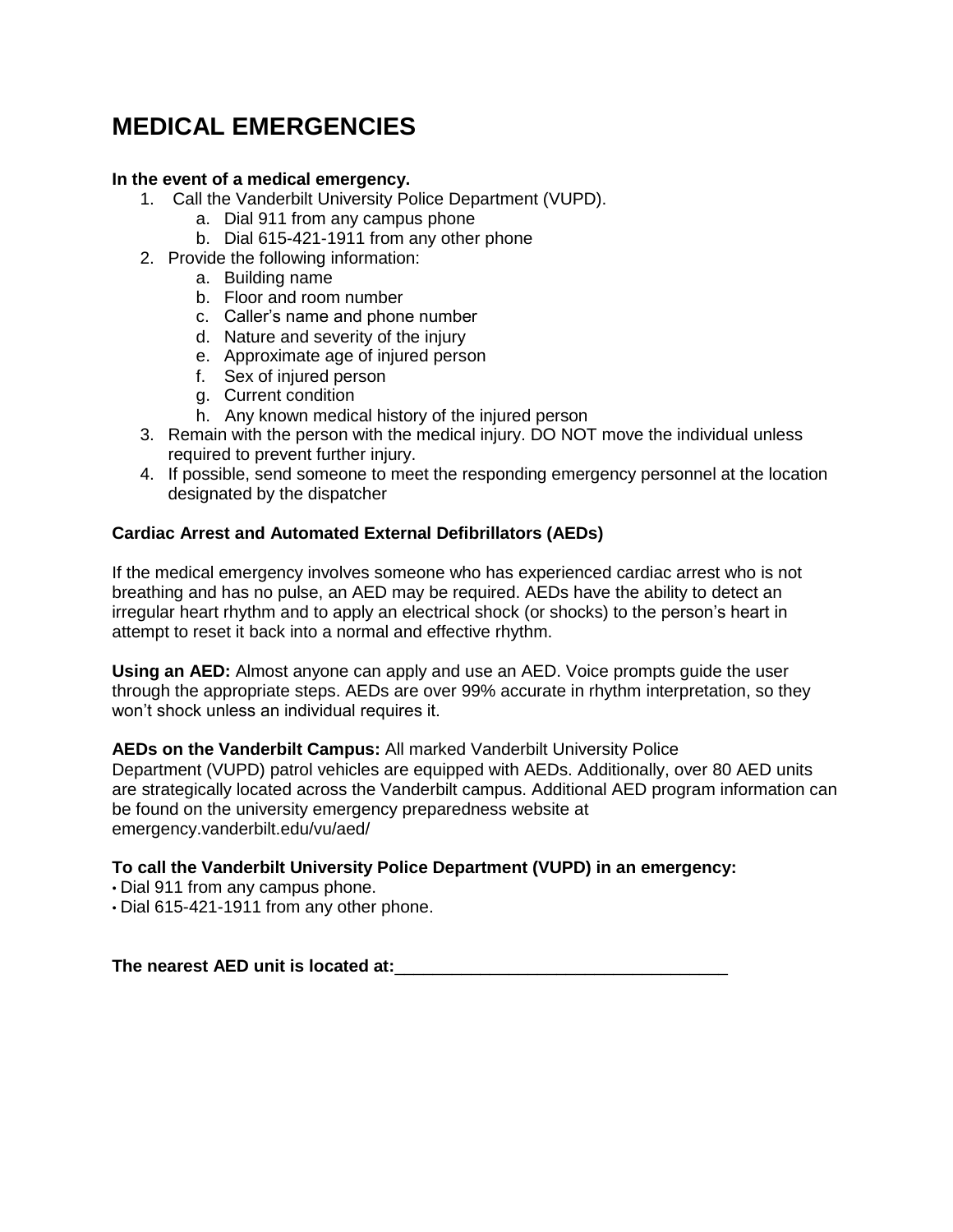# **SECURITY CONCERNS**

### **Report any security concern or suspicious activity to the Vanderbilt University Police Department (VUPD).**

- 1. If you encounter:
	- A disruptive or hostile individual
	- Someone making threats (in person or cyber/social media).
	- A person acting suspiciously.
	- Harassing or threatening phone calls/text messages.
- 2. Contact the Vanderbilt University Police Department (VUPD).
	- Dial 911 from any campus phone
	- Dial 615-421-1911 from any other phone
- 3. Provide the following information:
	- Your location
	- Description of events
	- Description of subjects
	- Types of threats or possible weapons
- 4. Stay on the phone with the dispatcher until instructed otherwise.

- Dial 911 from any campus phone.
- Dial 615-491-1911 from any other phone.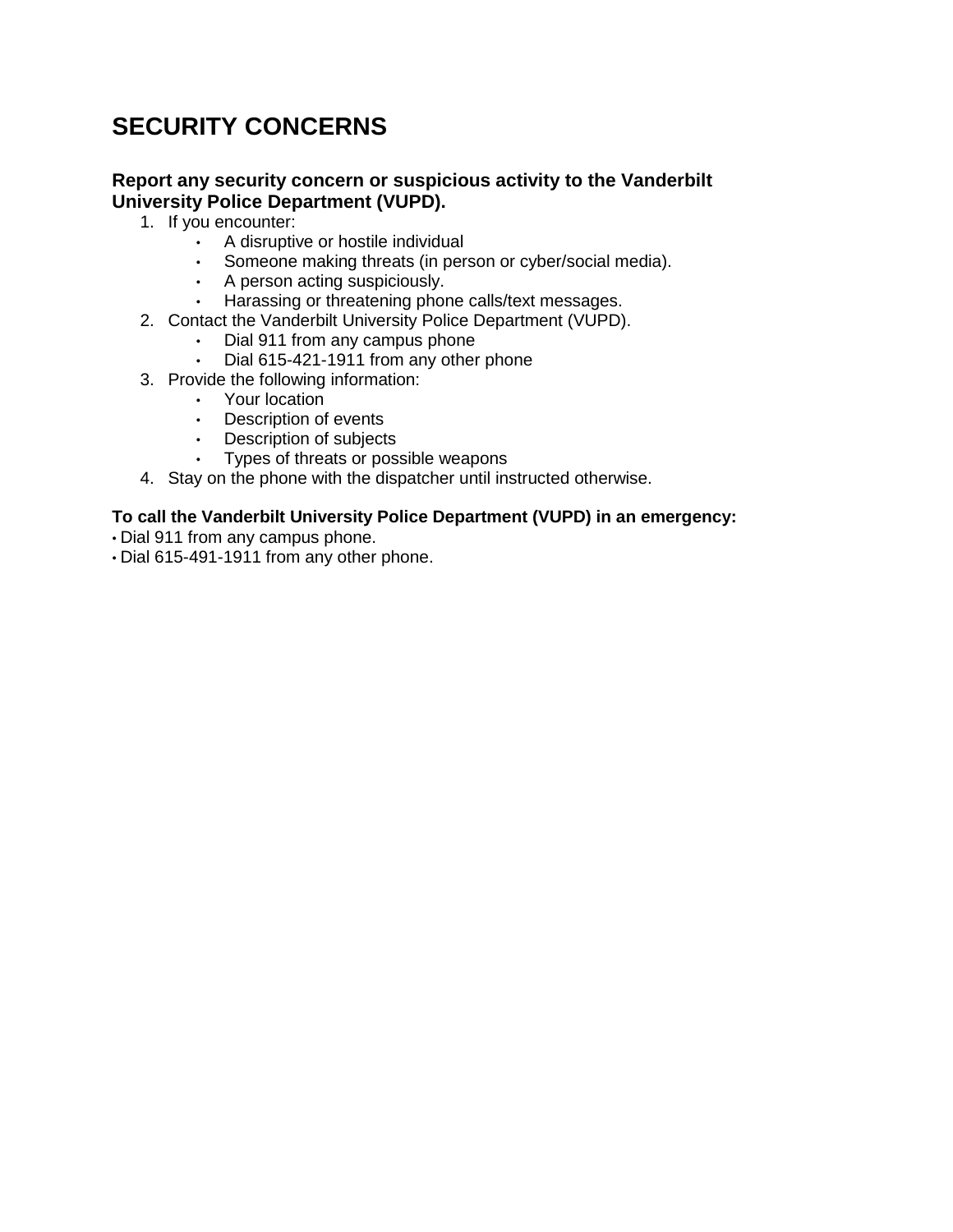## **FIRE**

## **If you smell smoke, see a fire, or hear a fire alarm:**

- 1. **IMMEDIATELY EVACUATE THE BUILDING.** Always use the stairs. Never use elevators during a fire. Help individuals requiring assistance in evacuating.
- 2. If the fire alarm has not been activated, pull the manual fire alarm by the nearest exit.
- 3. Before opening doors, check for heat:

### **a. IF THE DOOR IS COOL:**

- i. Open the door carefully and proceed to the nearest exit.
- ii. Close doors behind you and leave lights on.
- iii. If there is light smoke, stay low and cover your face with a cloth (shirt, blouse, etc.) to filter out particulates.

## **b. IF THE DOOR IS HOT, DO NOT OPEN:**

- i. Seek another exit.
- ii. If you are on a ground floor, try to exit through a window.
- 4. If you are trapped in a room on an upper floor:
	- a. Dial 911 to report your building, floor, room number, and the number of people with you.
	- b. Prevent smoke from entering the room. If available, place wet towels or cloth material at the bottom of the door and cover any vents.
	- c. If the room begins to fill with smoke, you can open the window slightly. Never break the window because this might cause a chimney effect and help spread the fire.
- 5. Assist the physically impaired as needed:
	- a. Offer to guide the visually impaired.
	- b. Instruct the hearing impaired to evacuate with you. If you encounter a wheelchair-bound person, assist them to a refuge point and instruct them to wait for Fire Department assistance.
	- c. Call 911 to report your building, floor, and location of the person needing evacuation.
		- i. The first choice for a refuge point would be a widened stairway landing that will accommodate a wheelchair without impeding patrons as they exit.
		- ii. If no stairway refuge exists, then have them remain in a room with a window.
		- iii. Make every attempt to ensure they have a phone or cell phone available.
		- iv. Make note of the individual's exact location and continue to evacuate the building.
- 6. After you safely evacuate from the building, report to your designated rally point.
- 7. Report to your supervisor or designated point of contact and report:
	- a. The location of anyone who could not be evacuated.
	- b. The location and phone number of any mobility impaired person you assisted.
	- c. Any problems you witnessed while exiting the building, such as hallways/stairs filling with smoke or blocked by fire.
- 8. DO NOT go back into the building until the Fire Department or the Vanderbilt University Police Department (VUPD) indicates that it is safe to do so.

- Dial 911 from any campus phone.
- Dial 615-421-1911 from any other phone.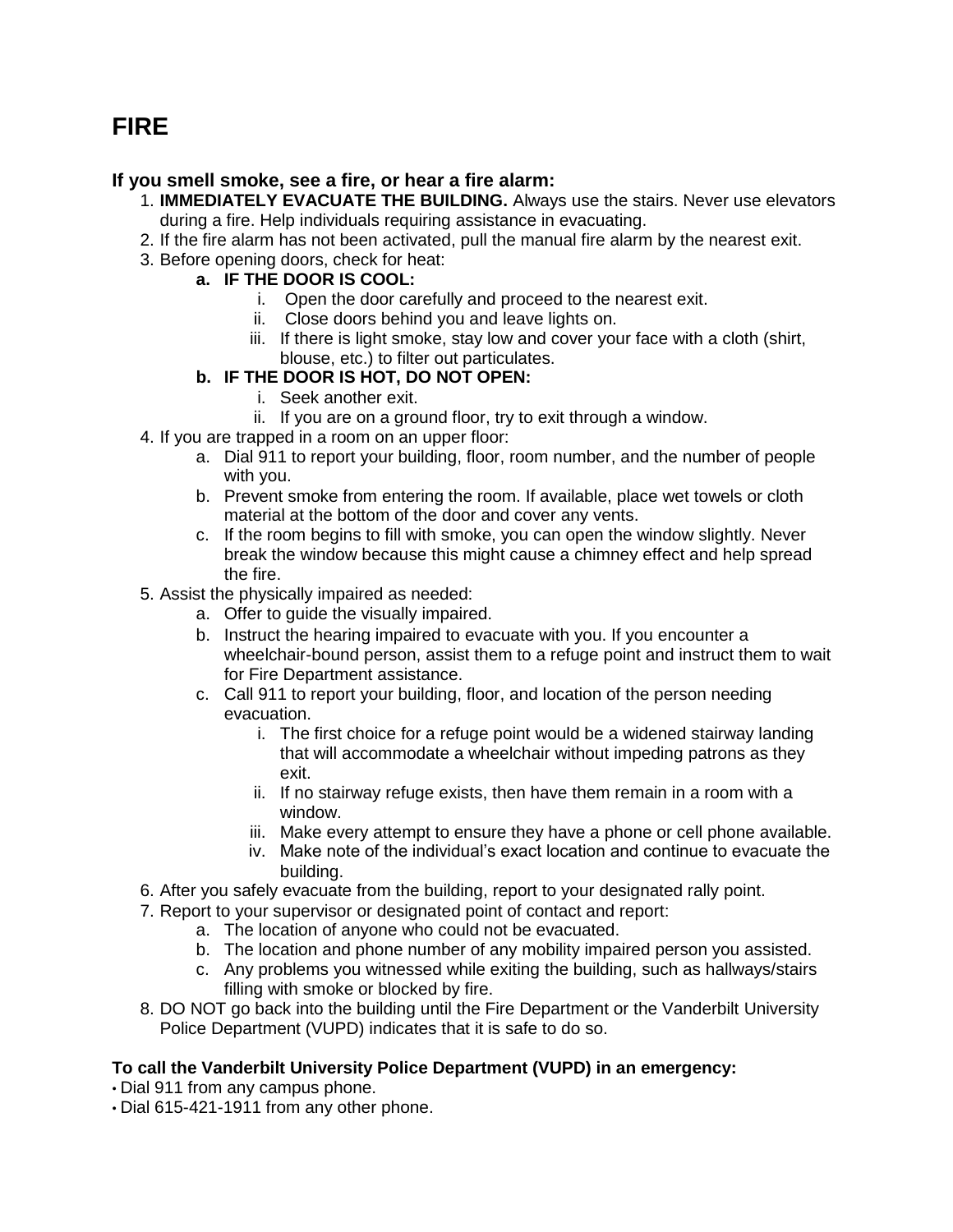# **EMERGENCY EVACUATION**

## **General Evacuation**

**Depending on the type of emergency, it may be necessary either to evacuate a building or to shelter in place, that is, to remain in the building until emergency personnel confirm that it is safe to leave.**

- 1. In the event of a fire alarm or if instructed by emergency personnel to evacuate, EVACUATE IMMEDIATELY using the nearest emergency exit.
- 2. Do not use elevators unless directed to do so. Never use elevators during a fire evacuation.
- 3. Once outdoors, report to your designated rally point. Check in and report missing persons, injuries, damages and/or potentially hazardous conditions to your supervisor or designated point of contact. Keep streets, fire lanes, and walkways clear for emergency vehicles and personnel.
- 4. Supervisors and designated points of contact should call the Vanderbilt University Police Department (VUPD) to report any immediate emergencies.
- 5. Do not re-enter the building until authorized to do so by Vanderbilt University Police Department (VUPD) or on-site emergency personnel.

**NOTE:** Review and practice evacuation routes, assembly areas, and procedures for your office, classrooms, laboratories, residence hall, or other facility BEFORE an emergency happens.

## **To call the Vanderbilt University Police Department (VUPD) in an emergency:**

- Dial 911 from any campus phone.
- Dial 615-421-1911 from any other phone.

**My emergency evacuation rally point is located at:**\_\_\_\_\_\_\_\_\_\_\_\_\_\_\_\_\_\_\_\_\_\_\_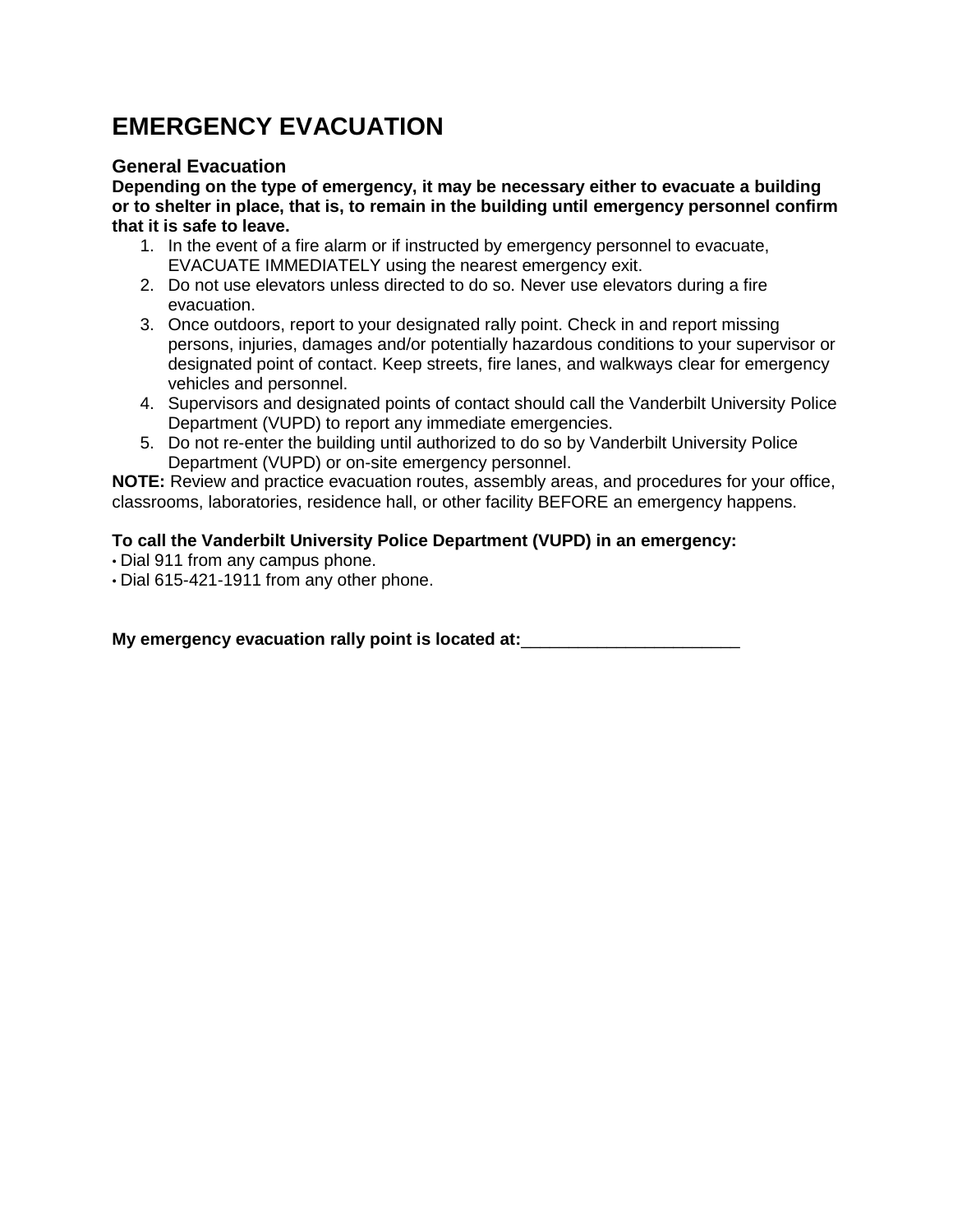# **EVACUATION FOR PERSONS WITH DISABILITIES**

## *See also Emergency Evacuation - General.*

When an emergency strikes, it is critical for everyone to take appropriate and deliberate action. If you observe a person with a disability having difficulty evacuating, remember to ask if assistance is needed before taking action. Inquire how best to assist the individual and whether any precautionary measures need to be taken or items need to accompany the person. Consider the following suggestions when assisting individuals with disabilities in an emergency:

## **Individuals who are blind or have low vision**

- Describe the nature of the emergency and the location if relevant.
- Offer your arm to assist with guiding the individual.
- Provide details about where you are going and any obstacles the person may encounter along the route.
- Once at a safe location, orient the individual to the location and inquire if further assistance is needed before leaving the location.

## **Individuals who are deaf or hard of hearing**

- Alert the individual. Turn the lights on/off or wave your arms to gain the person's attention.
- Use gestures or written notes. Indicate directions with gestures or write a note with evacuation instructions.

#### **Individual with mobility limitations—Non-wheelchair user**

- **Discuss needs and preferences.** Ask if assistance is needed. Inquire if the person is able to evacuate using the stairs without help or with minor assistance.
- **Ensure a clear path of travel.** If debris is present, it may be necessary to clear a path to the nearest exit route.
- **No imminent danger.** If there is no imminent danger, the person may choose to remain in the building or to be directed to an area of refuge (stairwell) until emergency personnel arrive. Fire Department personnel, who are trained in emergency rescue, can then enter the building and assist the person in exiting the building, either down the stairs or using the emergency elevator recall.
- **Imminent danger.** If danger is imminent, use a sturdy chair, with or without wheels, to move the person, or help carry the person to safety using a carry technique, or, if available, use an evacuation chair.
- **Mobility aids or devices.** Return any mobility aids or devices to the person as soon as possible.
- Once you safely evacuate, notify emergency personnel immediately about any individuals remaining in the building and their locations.

#### **Mobility limitations—Wheelchair user**

- **Discuss needs and preferences.** Non-ambulatory persons' needs and preferences vary widely. Ask them how they would like to be assisted.
- **Wheelchair-user on the ground floor.** Individuals who use wheelchairs may choose to evacuate themselves from the ground floor with minimal assistance.
- **Ensure a clear path of travel.** If debris is present, it may be necessary to clear a path to the nearest exit.
- **No imminent danger.** If there is no imminent danger, the person may choose to remain in the building or to be directed to an area of refuge (stairwell) until emergency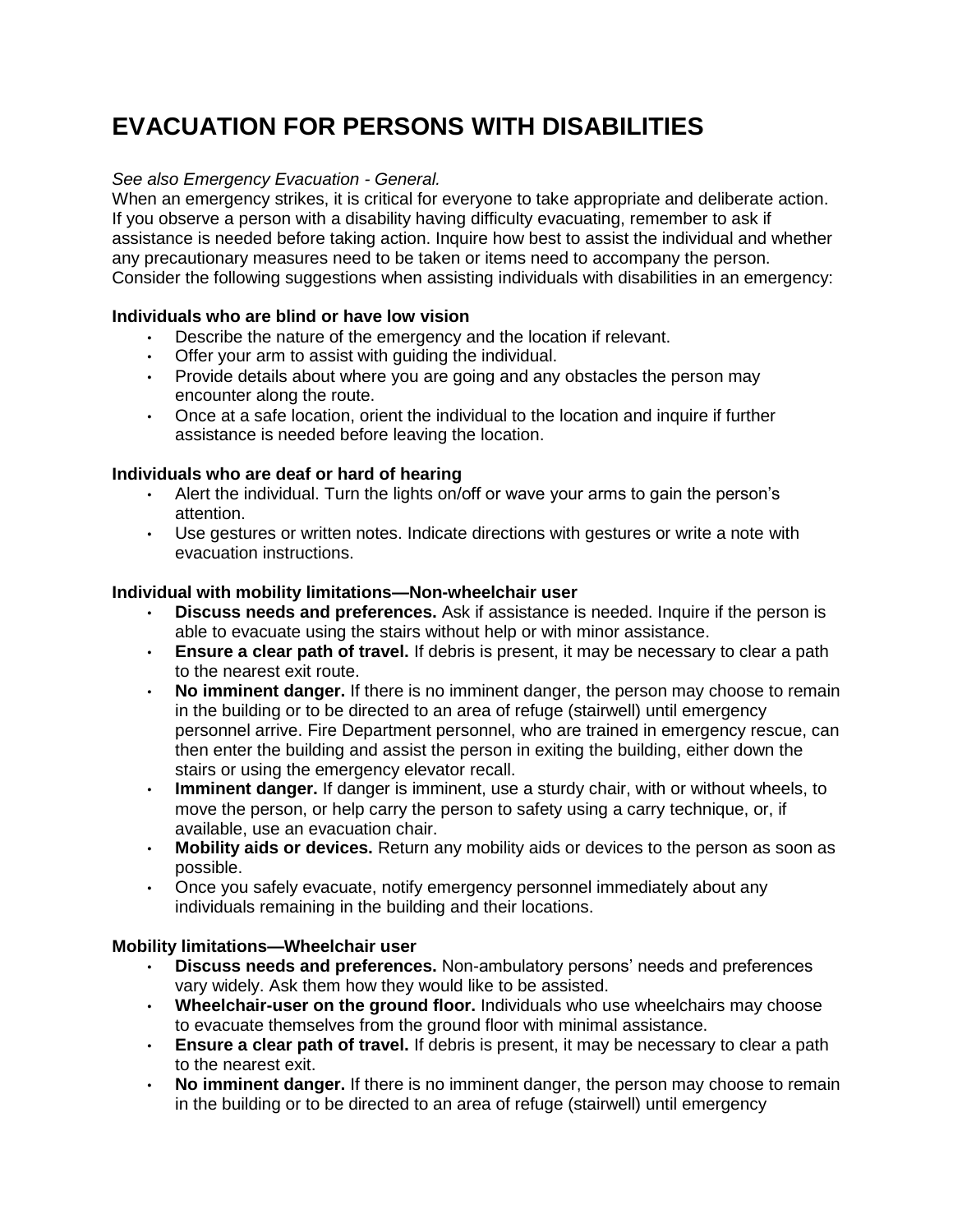personnel arrive. Fire Department personnel, who are trained in emergency rescue, can then enter the building and assist the person in exiting the building, either down the stairs or using the emergency elevator recall.

- **Imminent danger.** If danger is imminent and the individual does not wish to be removed from his or her wheelchair, direct the person to the nearest area of refuge (stairwell) and notify emergency personnel immediately. While staying in place, the wheelchair user should keep in direct contact with VUPD Communications by dialing 615-421-1911 from a cell phone and reporting directly pertinent information including location.
- **Carrying wheelchair users.** Most wheelchairs are too heavy to carry down stairs. If the person wishes to be carried down the stairs without the wheelchair, ask about the best carry options, i.e., two-person cradle carry, office chair evacuation, or, if available, an evacuation chair.
- **Mobility aids or devices.** Return any mobility aids or devices to the person as soon as possible.
- Once you safely evacuate, notify emergency personnel immediately about any individuals remaining in the building and their locations.

## **CARRY TECHNIQUES**

TO BE USED ONLY IN EMERGENCY SITUATIONS WHERE DEATH OR SERIOUS BODILY INJURY IS IMMINENT.

#### **One-person Carry Technique (The Cradle Lift)**

- The Cradle Lift is the preferred carry method when the person to be carried has little or no arm strength. It is safer if the person being carried weighs less than the carrier.
- Place one arm under the upper back and one arm under the knees.

### **Two-person Carry Technique (The Swing Carry or Chair Carry)**

To use this technique:

- Carry partners stand on opposite sides of the individual. Wrap individual's closest arm around one carry partner's shoulder.
- Grasp carry partner's forearm behind the individual in the small of the back.
- Reach under the individual's knees to grasp the wrist of carry partner's other hand.
- Both carry partners should then lean in close to the individual and lift on the count of three.
- Continue pressing into the individual being carried for additional support in the carry.

- Dial 911 from any campus phone.
- Dial 615-421-1911 from any other phone.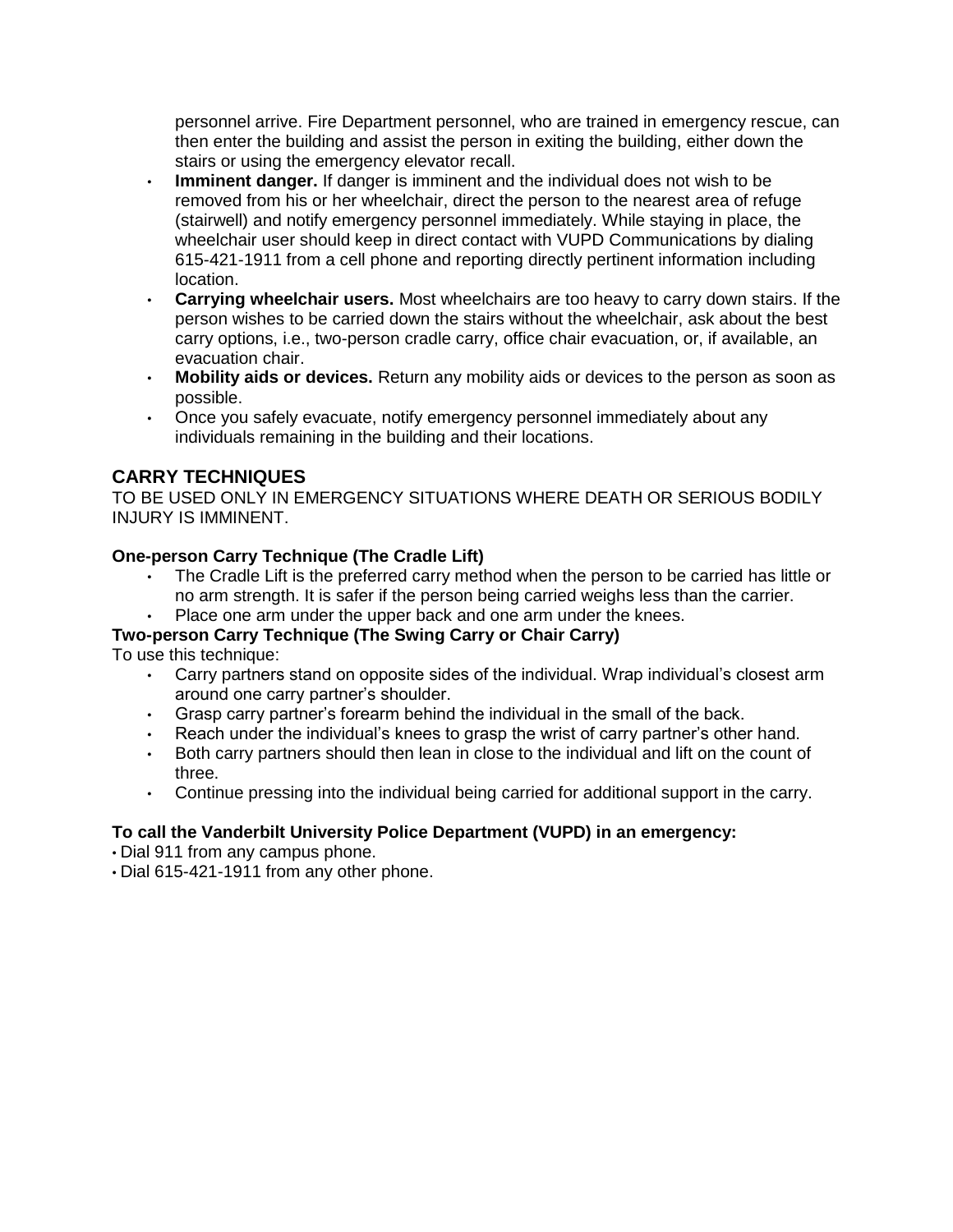# **BOMB THREAT**

#### **Bomb threats usually come by telephone. If you receive a bomb threat call, remain calm and obtain as much information as possible from the caller.**

- 1. Attempt to keep the caller on the phone line as long as possible.
- 2. Ask caller to repeat the message and record every word.
- 3. Use the telephone bomb threat checklist (listed below).
	- a. Ask for the exact location of the explosive device.
	- b. Get as much information as possible about the caller, i.e., vocal characteristic, sex, group affiliation, why the bomb was placed.
	- c. Listen for clues from background noises, which might indicate the caller's location.
- 4. Immediately after the caller hangs up, report the threat to the Vanderbilt University Police Department (VUPD). Make this and other notifications on a different phone if possible. Officials may be able to trace the call via Star 69 or caller ID.
- 5. Refrain from speculating about the incident. Let the authorities share any information at the appropriate time.

#### **If you receive a WRITTEN MESSAGE about a bomb threat, remain calm and follow these instructions:**

- 1. Avoid handling the message unnecessarily, in order to preserve evidence such as possible fingerprints. This will prove essential in tracing the threat and identifying the writer.
- 2. While written messages are usually associated with generalized threats and extortion attempts, a written warning of a specific device may occasionally be received; it should never be ignored.
- 3. Immediately call the Vanderbilt University Police Department (VUPD) by dialing 911 from any campus phone, or 615-421-1911 from any other phone.
- 4. Refrain from speculating about the incident. Let the authorities share any information at the appropriate time.

\_\_\_\_\_\_\_\_\_\_\_\_\_\_\_\_\_\_\_\_\_\_\_\_\_\_\_\_\_\_\_\_\_\_\_\_\_\_\_\_\_\_\_\_\_\_\_\_\_\_\_\_\_\_\_\_\_\_\_\_\_\_\_\_\_\_\_\_\_\_\_\_\_\_\_\_

### **To call the Vanderbilt University Police Department (VUPD) in an emergency:**

- Dial 911 from any campus phone.
- Dial 615-421-1911 from any other phone.

#### **Bomb Threat Checklist**

Exact time of call: \_\_\_\_\_\_\_\_\_\_\_AM / PM

\_\_\_\_\_\_\_\_\_\_\_\_\_\_\_\_\_\_\_\_\_\_\_\_\_\_\_\_\_\_\_\_\_\_\_\_\_\_\_\_\_\_\_\_\_\_\_\_

Exact words of caller:  $\Box$ 

Questions to ask the caller:

When is bomb going to explode?\_ \_\_\_\_\_\_\_\_\_\_\_\_\_\_\_\_\_\_\_\_\_\_\_\_\_\_\_\_\_\_\_\_\_\_\_\_\_\_\_\_\_\_\_\_\_\_\_\_

Where is the bomb?  $\blacksquare$ 

## What does it look like?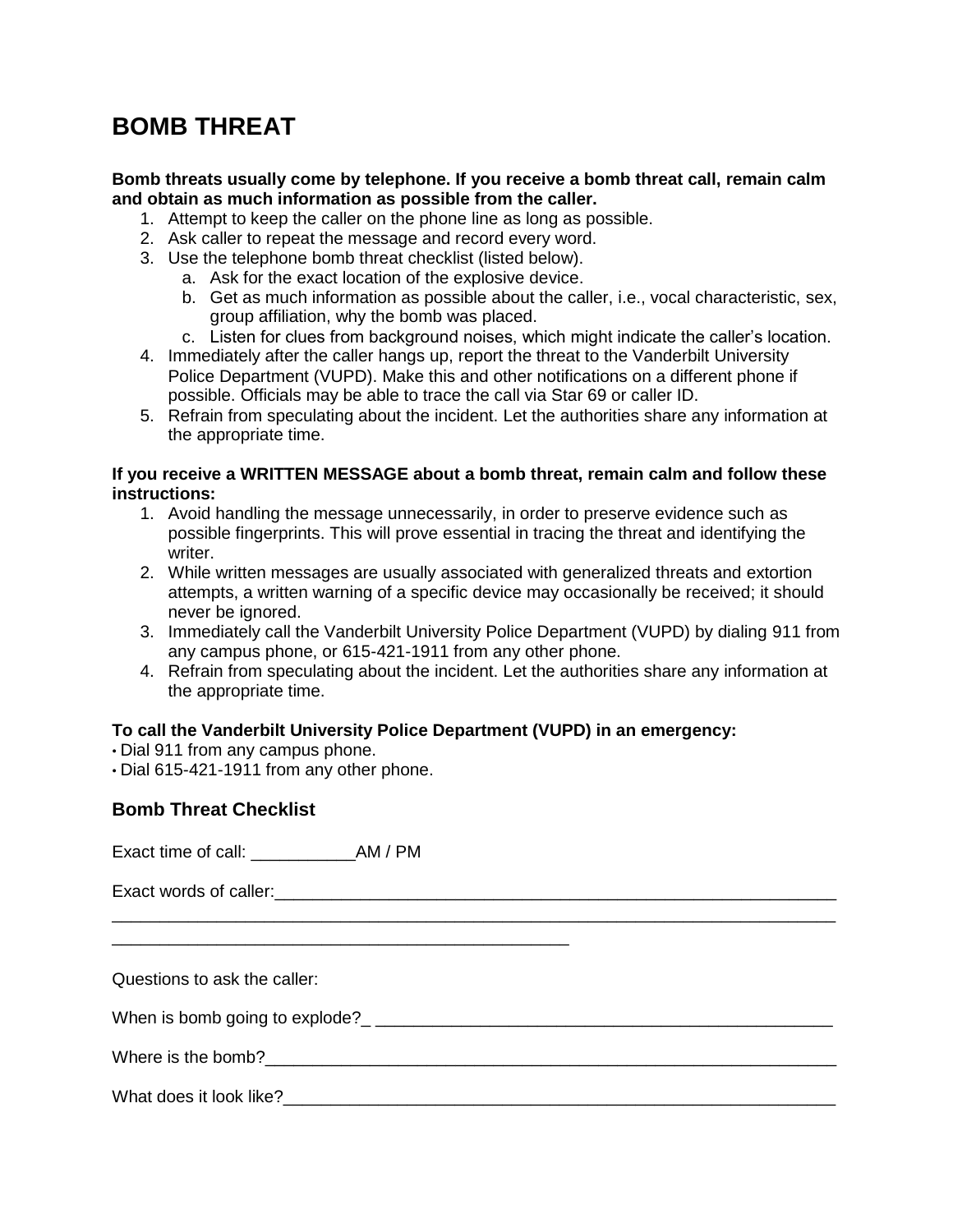|               | Did you place the bomb? ____ yes ____ no |              |                                                                                                                                                                                                                               |  |
|---------------|------------------------------------------|--------------|-------------------------------------------------------------------------------------------------------------------------------------------------------------------------------------------------------------------------------|--|
|               |                                          |              |                                                                                                                                                                                                                               |  |
|               |                                          |              |                                                                                                                                                                                                                               |  |
|               |                                          |              |                                                                                                                                                                                                                               |  |
|               |                                          |              |                                                                                                                                                                                                                               |  |
|               | Caller's Voice (Circle all that apply):  |              |                                                                                                                                                                                                                               |  |
| Calm          | Disguised                                | <b>Nasal</b> | Angry                                                                                                                                                                                                                         |  |
| <b>Broken</b> | <b>Stutter</b>                           | Slow         | Sincere                                                                                                                                                                                                                       |  |
| Lisp          | Rapid                                    | Giggling     | Deep                                                                                                                                                                                                                          |  |
| Crying        | Squeaky                                  | Excited      | <b>Stressed</b>                                                                                                                                                                                                               |  |
| Accent        | Loud                                     | Slurred      | Normal                                                                                                                                                                                                                        |  |
|               |                                          |              |                                                                                                                                                                                                                               |  |
|               |                                          |              | List any background noises you remember hearing_________________________________                                                                                                                                              |  |
|               |                                          |              |                                                                                                                                                                                                                               |  |
|               |                                          |              |                                                                                                                                                                                                                               |  |
|               |                                          |              | Telephone number to which the call was made: example and the control of the control of the control of the control of the control of the control of the control of the control of the control of the control of the control of |  |
| Date:         |                                          |              |                                                                                                                                                                                                                               |  |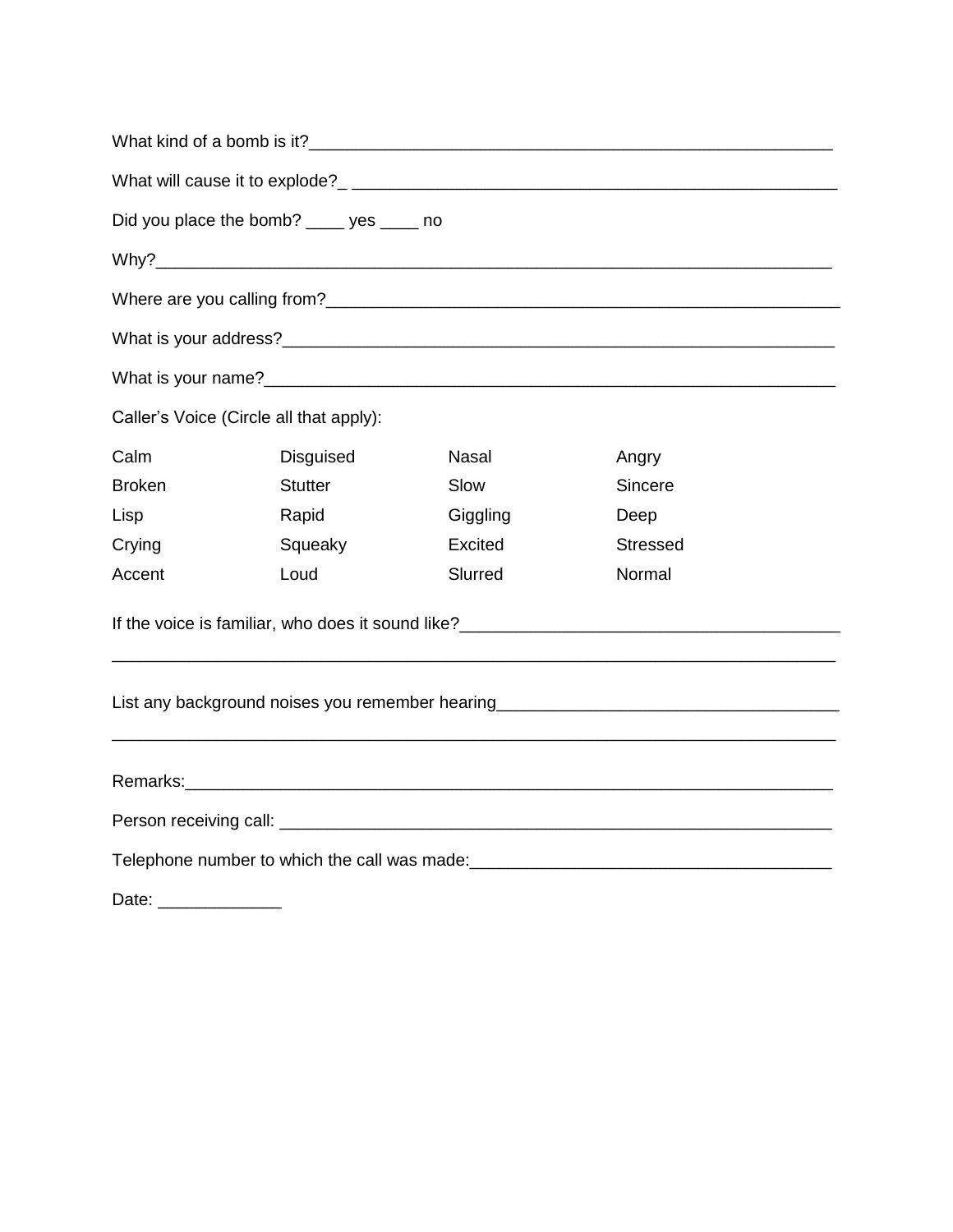# **SUSPICIOUS LETTER, PACKAGE OR OTHER ITEMS**

**If you notice protruding wires, strange odors, smoke, vapors, beeping, ticking, or a suspicious powdery substance on letters, packages or any other items. Treat as suspicious, and follow these instructions:**

- 1. If you are holding the item, set it down carefully and walk away from it, then wash your hands with soap and water.
- 2. Do not open, shake the item, or disturb the contents.
- 3. Do not try to smell the item.
- 4. If you have handled the item, keep your hands away from your eyes, nose, mouth, or any part of your face. Do not touch others or let others touch you.
- 5. Do not pass the item to others or move its contents.
- 6. Call the Vanderbilt University Police Department (VUPD) by dialing 911 from any campus phone, or 615-421-1911 from any other phone.
- 7. Provide the location of the item, a description including size, and your location and phone number.

#### **If the suspicious letter, package, or item has a powdery substance on the outside or is leaking:**

- 1. Follow the instructions listed above.
- 2. Do not try to clean up powders or fluids.
- 3. If possible, cover the item and leave it undisturbed. Close windows; turn off fans, close door, and section off the area to minimize exposure to others.
- 4. Wash your hands with soap and water, and move to an area that minimizes your exposure.
- 5. Remain in the area and prevent others from entering until the arrival of Vanderbilt University Police (VUPD) or other first responders.
- 6. After being cleared by emergency personnel, faculty and staff who are exposed should report immediately to Occupational Health 615-93(6-0955). If after hours, they should report to the Vanderbilt University Medical Center (VUMC) Emergency Department 615- 32(2-3391).
- 7. Complete a "First Report of Injury" report if any employee is involved. If you have questions, contact Risk Management at 615-93(6-0660).

#### **An item should be treated with suspicion if one or more of the following conditions are met:**

- No return address
- Use of restrictive markings ("Personal," "Confidential," etc.)
- Excessive packing material
- Addressed to title only, misspelled common words, poorly typed or written
- Excessive postage
- Oily stains, discolorations or crystallization on wrapper
- Strange odor
- Protruding wires

- Dial 911 from any campus phone.
- Dial 615-421-1911 from any other phone.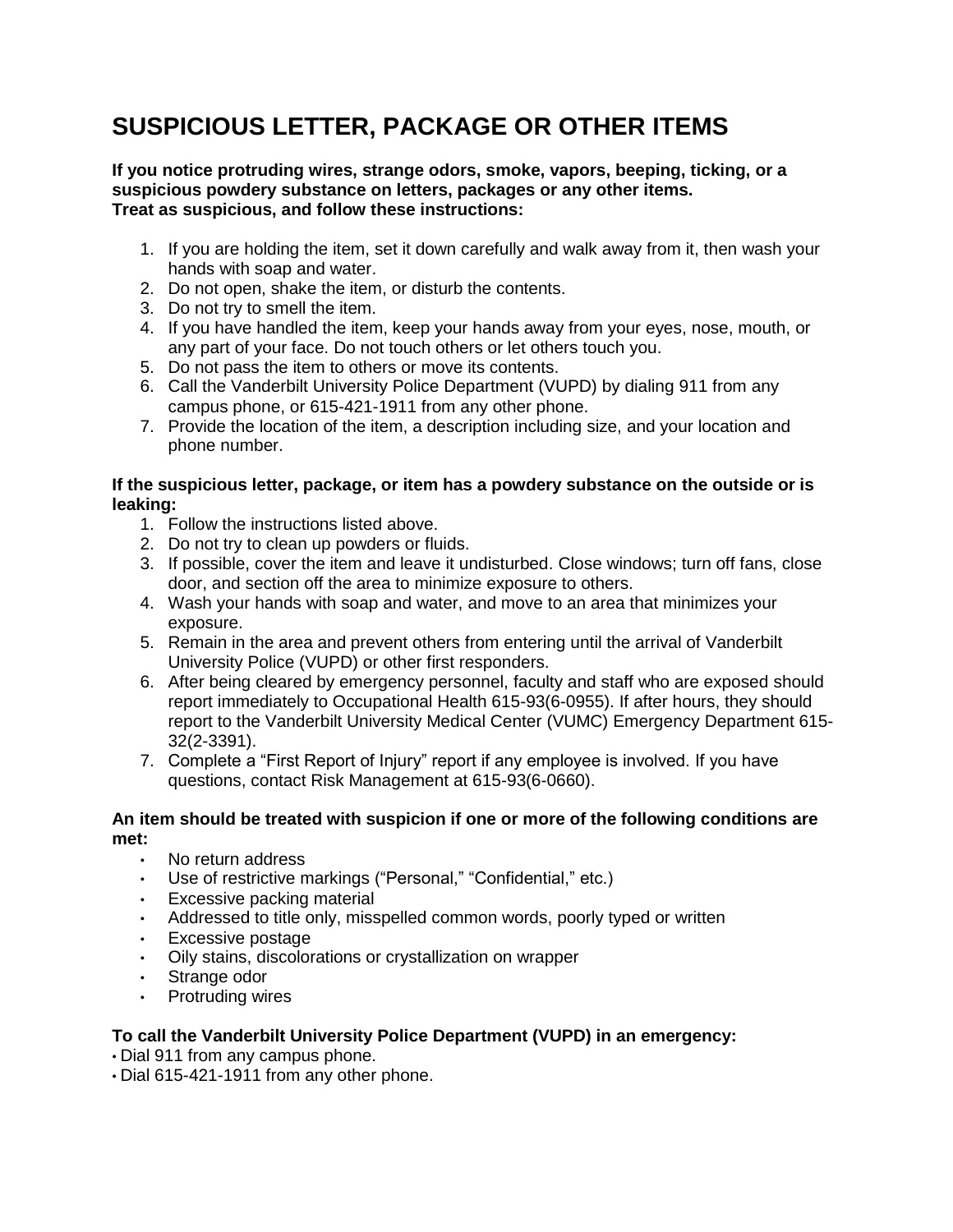# **HOSTAGE SITUATION**

### **If you witness a hostage situation:**

- 1. Immediately remove yourself from harm's way.
- 2. Notify the Vanderbilt University Police Department (VUPD).
	- a. Dial 911 from any campus phone
	- b. Dial 615-421-1911 from any other phone
- 3. Provide Police Dispatchers with the following information:
	- a. Your name and location
	- b. Location of incident
	- c. Number of possible hostage takers
	- d. Physical description and names of hostage takers, if known
	- e. Number of possible hostages
	- f. Types of weapons and threats

#### **If you are taken hostage:**

- 1. Remain calm and be patient.
- 2. The first (5) minutes can be critical, because captors are trying to control hostage(s) and the environment.
- 3. Do not try to be a negotiator.
- 4. Do not speak unless spoken to.
- 5. If you have to speak, do not complain or become belligerent.
- 6. Avoid getting into political or ideological discussions with your captor(s).
- 7. Sit, if possible, to avoid appearing aggressive.
- 8. Maintain eye contact with the captor, but do not stare.
- 9. Comply with instructions as best as you can.
- 10. DO NOT draw attention to yourself with sudden body movements, statements, comments, or by looking hostile.
- 11. Be observant, as you may be released or escape and the safety of others may depend on your memory. Observe the captors and try to memorize their physical traits, voice patterns, clothing or other details that would help you to describe them.
- 12. DO NOT attempt escape unless there is an extremely good chance of survival. It is safer to be submissive and obey your captors.
- 13. If forced to present terrorist demands to authorities, either in writing or on a tape, state clearly that the demands are from your captors. Avoid making a plea on your own behalf.
- 14. Try to stay low to the ground or behind cover from windows or doors, if possible.

## **In a rescue situation:**

- 1. DO NOT RUN. Drop to the floor and remain still. If that's not possible, cross your arms, bow your head, and stand still. Make no sudden moves that a rescuer may interpret as hostile or threatening.
- 2. Wait for instructions and obey all instructions you are given.
- 3. Do not be upset, resist, or argue if a rescuer isn't sure whether you are a suspect or a hostage.
- 4. Even if you are handcuffed and searched, DO NOT RESIST. Just wait for the confusion to clear.
- 5. You will be taken to a safe area, where proper identification and status will be determined.

- Dial 911 from any campus phone.
- Dial 615-421-1911 from any other phone.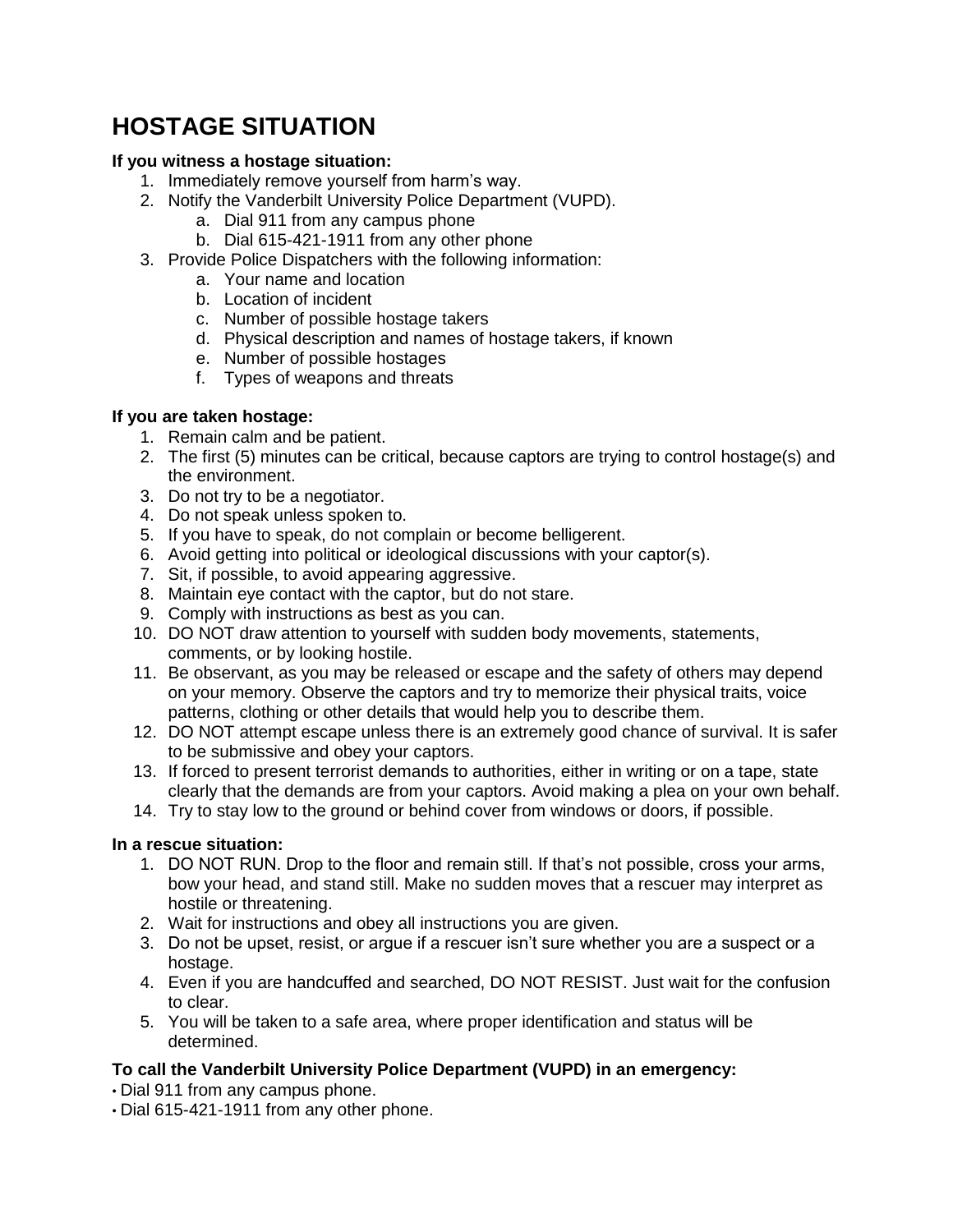# **SEVERE WEATHER / LIGHTNING**

## **Severe Thunderstorms and Lightning**

Lightning kills more people on average each year than hurricanes and tornadoes combined? Lightning can strike up to 10 miles away from a rain area.

## **The 30/30 Lightning Safety Rule:**

During thunderstorms no place outside is safe but you can minimize your risk by assessing the lightning threat and taking appropriate actions. Count the number of seconds from when you see the lightning flash until you hear the thunder. If you count 30 seconds or less you are in immediate danger. Even if you can't see the lightning, just hearing the thunder means lightning is likely within striking range.

#### **If you are caught outdoors in a severe thunderstorm or when lightning threatens:**

- 1. Immediately seek shelter in the nearest building.
	- a. **DO NOT** seek shelter under trees during thunderstorms.
	- b. **DO NOT** seek shelter in unprotected open structures such as picnic pavilions, rain shelters or bus stops.
	- c. If a building is not available, a metal-topped vehicle with the windows up is the next best option.
- 2. Avoid contact with metal fences, metal bleachers, or metallic structures.
- 3. Avoid using hardwired corded telephones or any electrical appliances. Cell phones are a safe alternative.
- 4. Avoid plumbing—do not take a bath, shower, or wash your hands during a thunderstorm.
- 5. Wait 30 minutes or more after hearing the last thunder clap or rumble before leaving the safe location.

## **If Caught Outdoors and No Shelter Is Nearby:**

- 1. Find a low spot away from trees, fences, and poles that is not subject to flooding.
- 2. If you feel your skin tingle or your hair stand on end, squat low to the ground on the balls of your feet. Place your hands over your ears and your head between your knees. Make yourself the smallest target possible and minimize your contact with the ground. **DO NOT** lie down. If you are swimming, get out of the water immediately.

## **REMEMBER: If you can hear thunder, you are close enough to be struck by lightning.**

Once you have taken shelter indoors, you should monitor a weather radio, a commercial radio/television station, internet or other weather service provider. Even when a specific storm cell has passed beyond the area, conditions may still be right for high winds, lightning, and other hazardous weather conditions.

- Dial 911 from any campus phone.
- Dial 615-421-1911 from any other phone.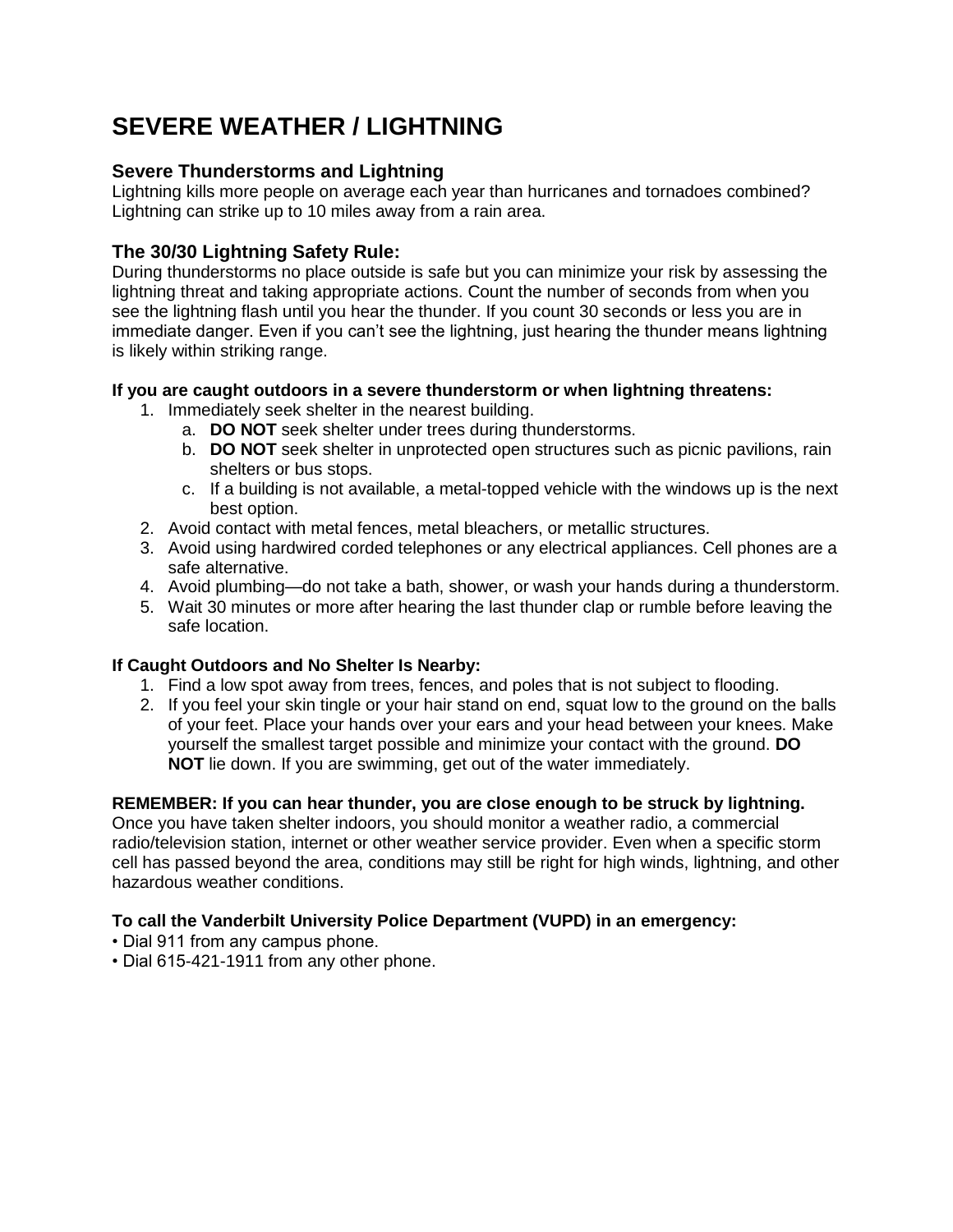# **TORNADO**

#### **If you are caught outdoors and hear the Vanderbilt sirens or receive an AlertVU notice that a tornado may be approaching campus:**

- 1. Immediately seek shelter in the nearest substantial building.
- 2. Never try to outrun a tornado. If you cannot seek shelter in a building, lie in a ditch or low-lying area and cover your head and neck.

#### **Once you are indoors:**

- 1. Alert building occupants of the impending weather.
- 2. Move quickly to a safe area indoors such as an interior hallway or an interior room away from windows, lobbies, and doors.
	- a. Basements, which are often recommended for shelter in private residences, may not be practical for high rise buildings or some campus facilities—move to the most interior portion of the building.
	- b. Stay away from windows, doors and exterior walls.
	- c. Close all doors leading to exterior rooms.
- 3. Once you are indoors, stay indoors until the threat has passed. To determine when the threat has passed, monitor a weather radio, a commercial radio/television station, internet or other weather service. Even when a specific storm cell has passed beyond the area, conditions may still be right for high winds, lightning, and other hazardous weather conditions.

#### **If you are in a classroom or meeting area:**

- 1. The instructor or staff member should direct occupants to the nearest interior hallways and/or interior rooms away from windows.
- 2. Monitor your weather radio, television, or other weather service provider for additional information.
- 3. Follow instructions from all AlertVU messages.

#### **If someone is injured or there is damage caused by the weather, notify the Vanderbilt University Police Department:**

- 1. Immediately call the Vanderbilt University Police Department (VUPD) by dialing 911 from any campus phone, or 615-421-1911 from any other phone.
- 2. Exit a building that smells of natural gas or chemical fumes.
- 3. Do not tour damaged areas.
- 4. Do not go into damaged buildings.
- 5. If you must be outdoors, watch for downed power lines and for possible falling debris.
- 6. Use the telephone only to report emergencies.
- 7. Monitor radio and television for reports and guidance.
- 8. Assist persons with special needs.

- Dial 911 from any campus phone.
- Dial 615-421-1911 from any other phone.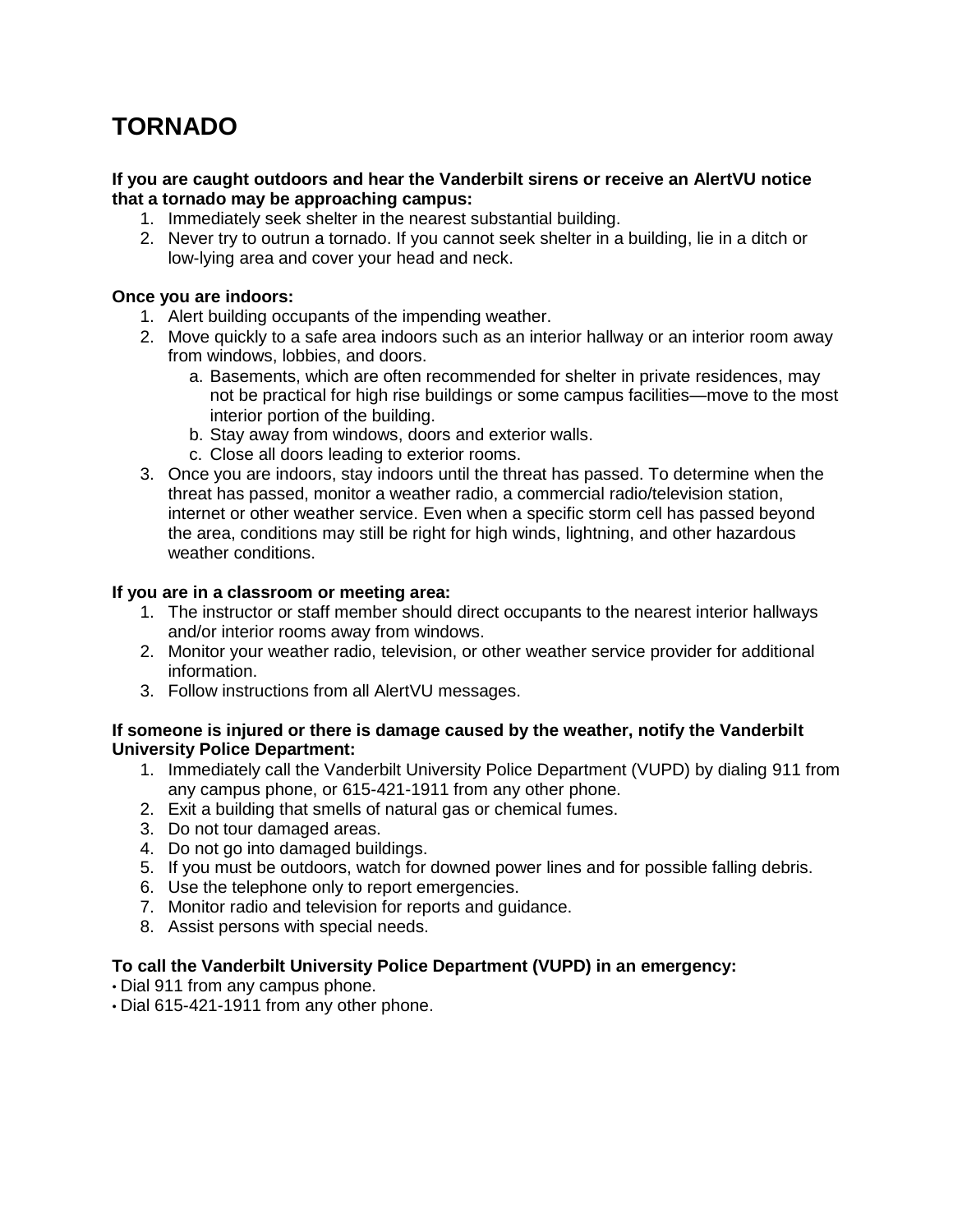# **EARTHQUAKE**

#### **Earthquakes strike suddenly, violently, and without warning. The majority of earthquakerelated injuries result from collapsing walls, flying glass, and falling objects.**

### **If indoors:**

- 1. If you're indoors, stay there. Get under and hold onto a desk or table, or stand against an interior wall. Stay clear of exterior walls, glass, heavy furniture, fireplaces and appliances. The kitchen is a particularly dangerous spot. If you're in an office building, stay away from windows and outside walls and do not use the elevator.
- 2. If you're in a crowded public place, avoid panicking and do not rush for the exit. Stay low and cover your head and neck with your hands and arms.
- 3. In laboratories, extinguish all flames (if possible) before taking cover. Stay clear of areas with large quantities of hazardous materials.

#### **If outside:**

- 1. If you're outside, get into the open. Stay clear of buildings, power lines or anything else that could fall on you.
- 2. If you're driving, move the car out of traffic and stop. Avoid parking under or on bridges or overpasses. Try to get clear of trees, light posts, signs and power lines. Remain vigilant and be on the lookout for road hazards.
- 3. Keep looking around to be aware of dangers, which may demand immediate movement.

#### **When the shaking stops:**

- 1. Check for injuries to personnel in your area. DO NOT attempt to move seriously injured persons unless they are in immediate danger.
- 2. Check the area for safety hazards such as building damage, fires, chemical spills, or gas leaks.
- 3. Exit the building and go to your designated rally point. Stay at least 500 feet away from the affected building or other hazards. Keep streets, fire lanes, and walkways clear for emergency vehicles and crews.
- 4. Take roll and report missing persons, injuries, damages and/or potentially hazardous conditions to your supervisor or designated point of contact.
- 5. Supervisors and designated points of contact should call the Vanderbilt University Police Department (VUPD) to report any immediate emergencies.
- 6. Once you have exited the building, DO NOT re-enter the building until the building has been inspected by emergency personnel.
- 7. Use the telephone to only report emergencies.

- Dial 911 from any campus phone.
- Dial 615-421-1911 from any other phone.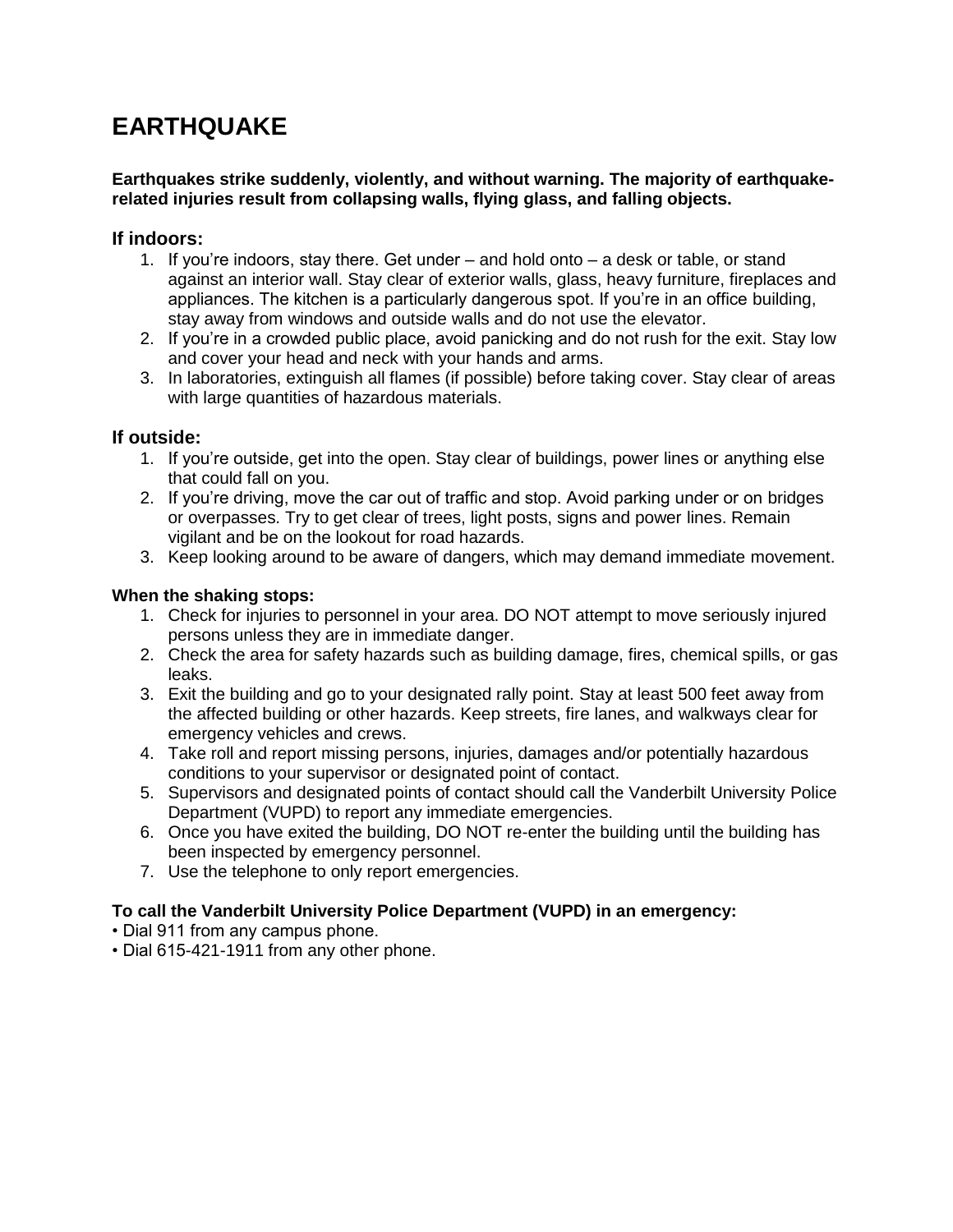# **ACTIVE SHOOTER**

**Because an active shooter incident requires rapid response, the best time to consider how to react is in advance. By familiarizing yourself with your surroundings and possible escape routes, and considering how you might react in such a situation, you can act quickly and more efficiently if the need arises.**

There are three options to consider if faced with an active shooter incident: **Run**, **Hide**, or – as a last resort – **Fight**, if your life is in imminent danger.

- 1. **RUN – If there is a way to escape the threat and you are reasonably sure you can do so without being harmed, do it. This is your first and best option. Be sure to:**
	- Have an escape route in mind.
	- Evacuate regardless if others agree to follow.
	- Leave your belongings behind. (Keep your cell phone in your pocket.)
	- Help others escape, especially those with special needs.
	- Tell others not to enter the area where the active shooter may be.
	- Keep your hands visible at all times.
	- Follow the instructions of any law enforcement personnel.
	- Do not attempt to move injured people.
	- Call 911 when it is safe to do so and provide the following information:
		- o Your name and location
		- o Location of the incident (be as specific as possible)
		- o Number of shooters (if known)
		- o Number of persons who may be involved
- **2. HIDE – If evacuation is not possible, you are told "to shelter in place," or the active shooter is outdoors, find a place to HIDE where the active shooter is less likely to find you. Choose the best space that is available quickly.**

#### **Your hiding place should:**

- Be out of the view of the active shooter.
- Provide protection if shots are fired in your direction (i.e., lock or barricade a door by any means available).
- Not trap you or restrict your options for movement.
- **To prevent an active shooter from entering your hiding place, you should:**
	- Turn off lights.
	- Lock all doors and windows, if possible.
	- Place heavy furniture or equipment in front of any doors (especially if the door does not lock or opens into the hallway).
	- Close blinds, and cover and move away from windows.

#### **To keep yourself safe while hiding you should:**

- Remain quiet.
- Hide behind large items (i.e., cabinets, desks).
- Silence your cell phone and turn off vibrate mode.
- Turn off any sources of noise (i.e., radios, TV's).
- Don't respond to voice commands or move barricades until you are sure that commands are coming from police.
- If you can speak to a dispatcher without being overheard by the assailants, dial 911, to alert police to the situation.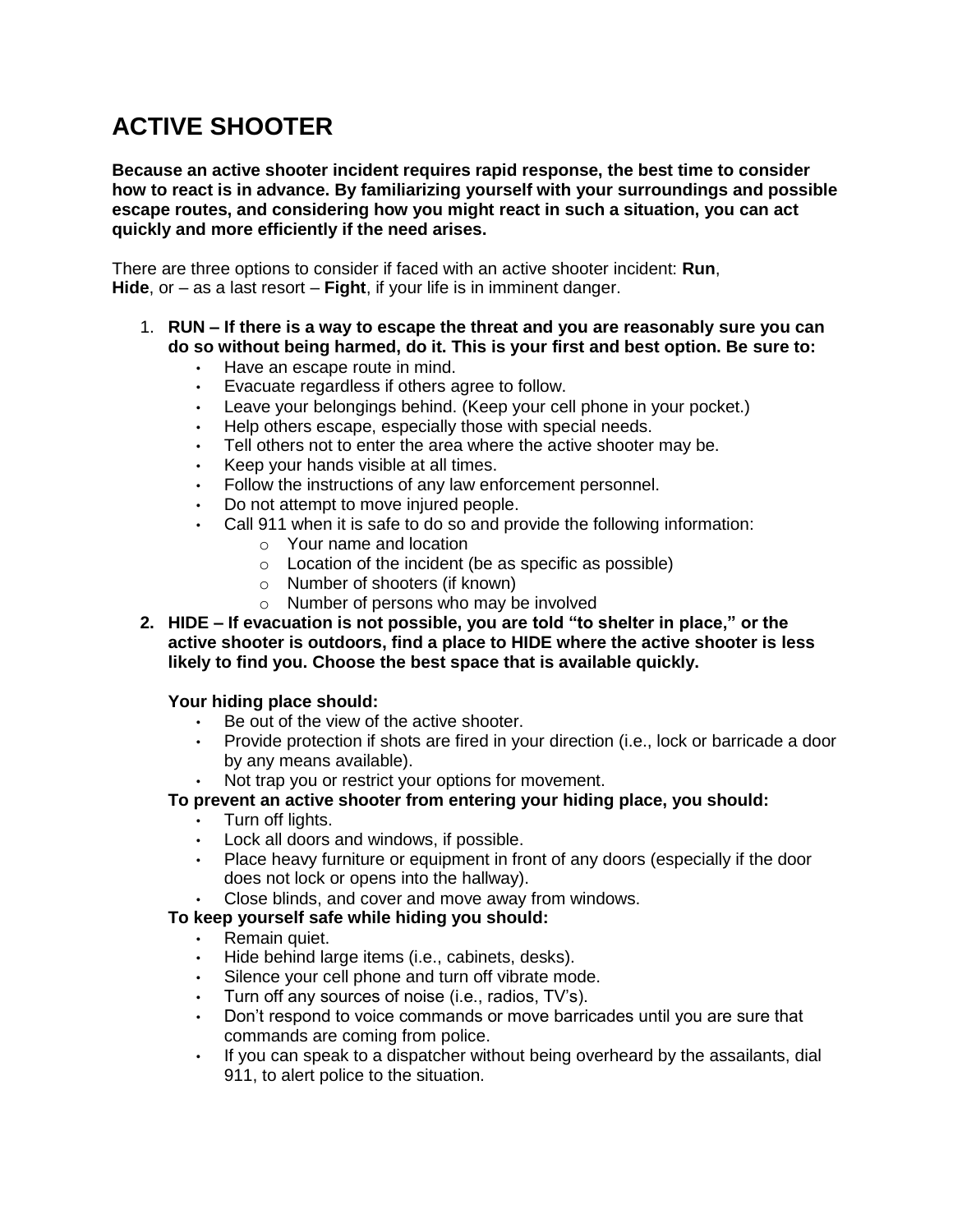- If you cannot speak, mute the speaker and leave the line open so the dispatcher can listen.
- Do not approach emergency responders; let them come to you.

### **If outside when a shooting occurs:**

- Drop to the ground immediately, face down and as flat as possible. If within 20 feet of a safe place or shelter, duck and run for safety.
- Move or crawl away from gunfire, trying to use any obstacle between you and the gunfire. Remember, obstacles may conceal you from sight, but may not be bulletproof.
- When you reach a safe place, stay down, do not move. Do not peek or raise your head to try to see what is happening.
- Wait and listen for further instructions from law enforcement personnel.
- **3. FIGHT, as a last resort if your life is in danger. If you cannot evacuate or hide effectively, or have been discovered, be ready to fight.**
	- Take steps to incapacitate the active shooter:
	- Act as aggressively as possible against him or her.
	- Throw any items available at the intruder(s) to distract them (books, backpacks, etc.).
	- Use improvised weapons such as a fire extinguisher or chair.
	- Yell.
	- Commit to your actions to save your life.

- Dial 911 from any campus phone.
- Dial 615-421-1911 from any other phone.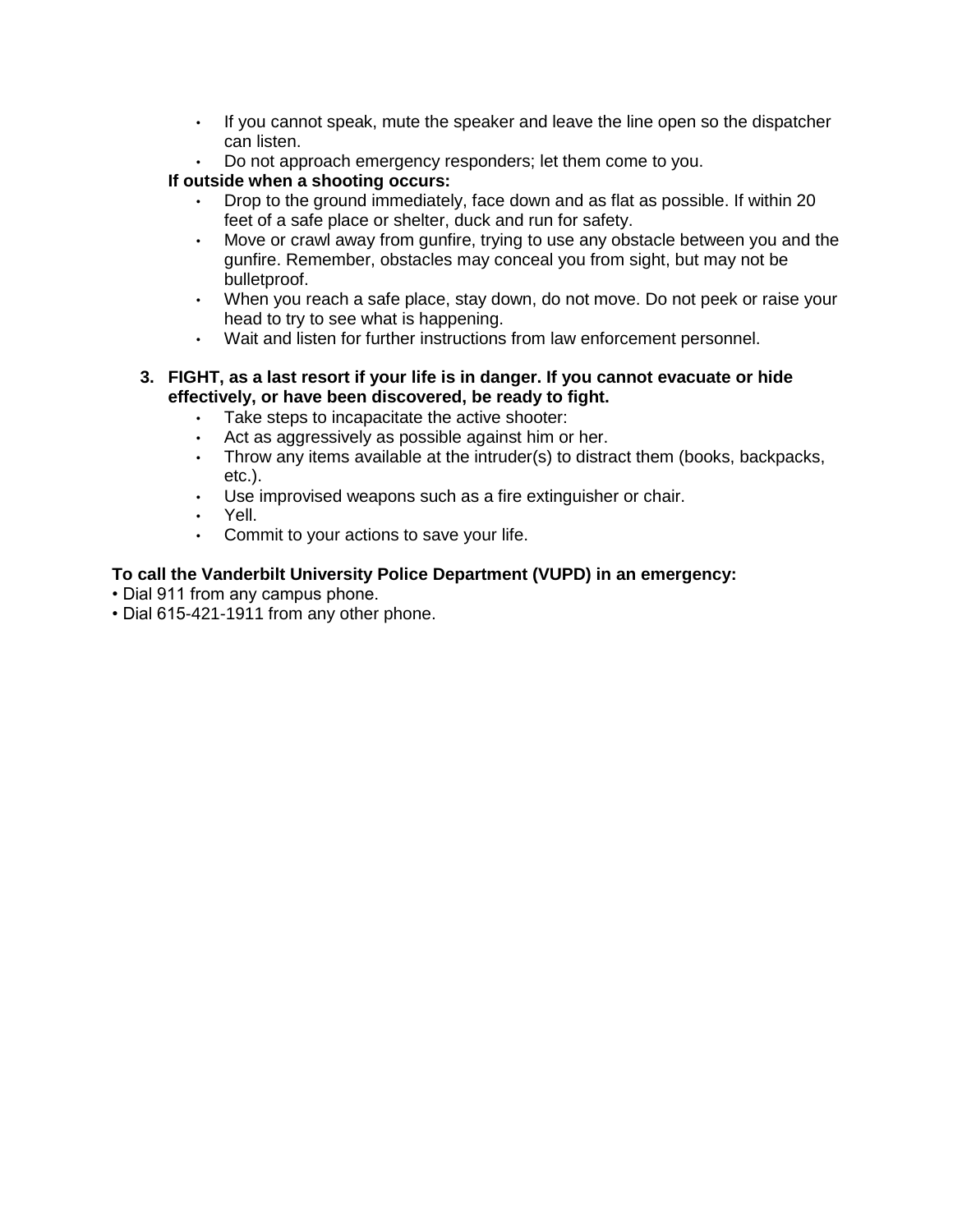# **SEXUAL ASSAULT**

#### **Vanderbilt University Sexual Misconduct and Other Forms of Power-Based Personal Violence and Campus SaVE Act Support and Resource Information**

Vanderbilt University seeks to maintain a safe and healthy environment for faculty, staff, house staff, and postdoctoral fellows and trainees. We take reports of sexual misconduct and other forms of power-based personal violence seriously, and how we respond depends on, among other things, the facts and circumstances of the specific incident, to whom it was reported, and the University's obligations under applicable federal and state laws and regulations. The policies governing our investigative and accountability processes include the Sexual Misconduct and Other Forms of Power-Based Personal Violence Policy available in the Student Handbook, available at www.vanderbilt.edu/student\_handbook, and the Campus SaVE Act Policy for Faculty, Staff, House Staff, Postdoctoral Fellows or Trainees, available at www.vanderbilt.edu/ead/saveact.html. Vanderbilt policies forbidding sexual harassment are also

found in the Faculty Manual, the House Staff Manual, and the Human Resources Anti-Harassment Policy. Information about support services is outlined in more detail below.

|                                                                                                        | <b>Resource</b><br><b>Information</b> | <b>Support</b> | <b>Obtaining</b><br><b>Counseling</b> | Interim<br>Accommodations* | <b>Filinga</b><br>Complaint** | <b>Confidentiality</b><br>Level*** |
|--------------------------------------------------------------------------------------------------------|---------------------------------------|----------------|---------------------------------------|----------------------------|-------------------------------|------------------------------------|
| <b>EAD</b><br>615-32(2-4705)                                                                           | Yes                                   | Refers         | Refers                                | Coordinates                | Yes                           | Private                            |
| <b>PCC (Students Only)</b><br>615-32(2-2571)                                                           | Yes                                   | Yes            | Yes                                   | Yes                        | <b>Assists</b>                | Private                            |
| <b>ProjectSafe</b><br>615-34(3-7000)                                                                   | Yes                                   | Yes            | <b>Assists</b>                        | Coordinates                | Assists                       | Private                            |
| ****Protection of Minors<br>615-93(6-0660)                                                             | <b>Refers</b>                         | <b>Refers</b>  | <b>Refers</b>                         | <b>Refers</b>              | Yes                           | Private                            |
| <b>VUPD</b><br>615-32(2-2745)<br>(Emergency) 615-421-<br>1911                                          | <b>Refers</b>                         | <b>Refers</b>  | <b>Refers</b>                         | <b>Refers</b>              | Yes                           | <b>Not</b><br>Confidential         |
| <b>Employee Assistance</b><br>Program/Physician<br>Wellness/Nurse<br><b>Wellness</b><br>615-96(6-1327) | Yes                                   | Yes            | Yes                                   | N <sub>o</sub>             | N <sub>o</sub>                | Confidential                       |
| <b>Office of LGBTQI Life</b><br>615-32(2-3330)                                                         | Yes                                   | Refers         | Refers                                | Refers                     | Refers                        | Private                            |
| <b>Human Resources</b><br>615-34(3-4788)                                                               | Yes                                   | Refers         | Refers                                | Refers                     | Yes                           | Not Confidential                   |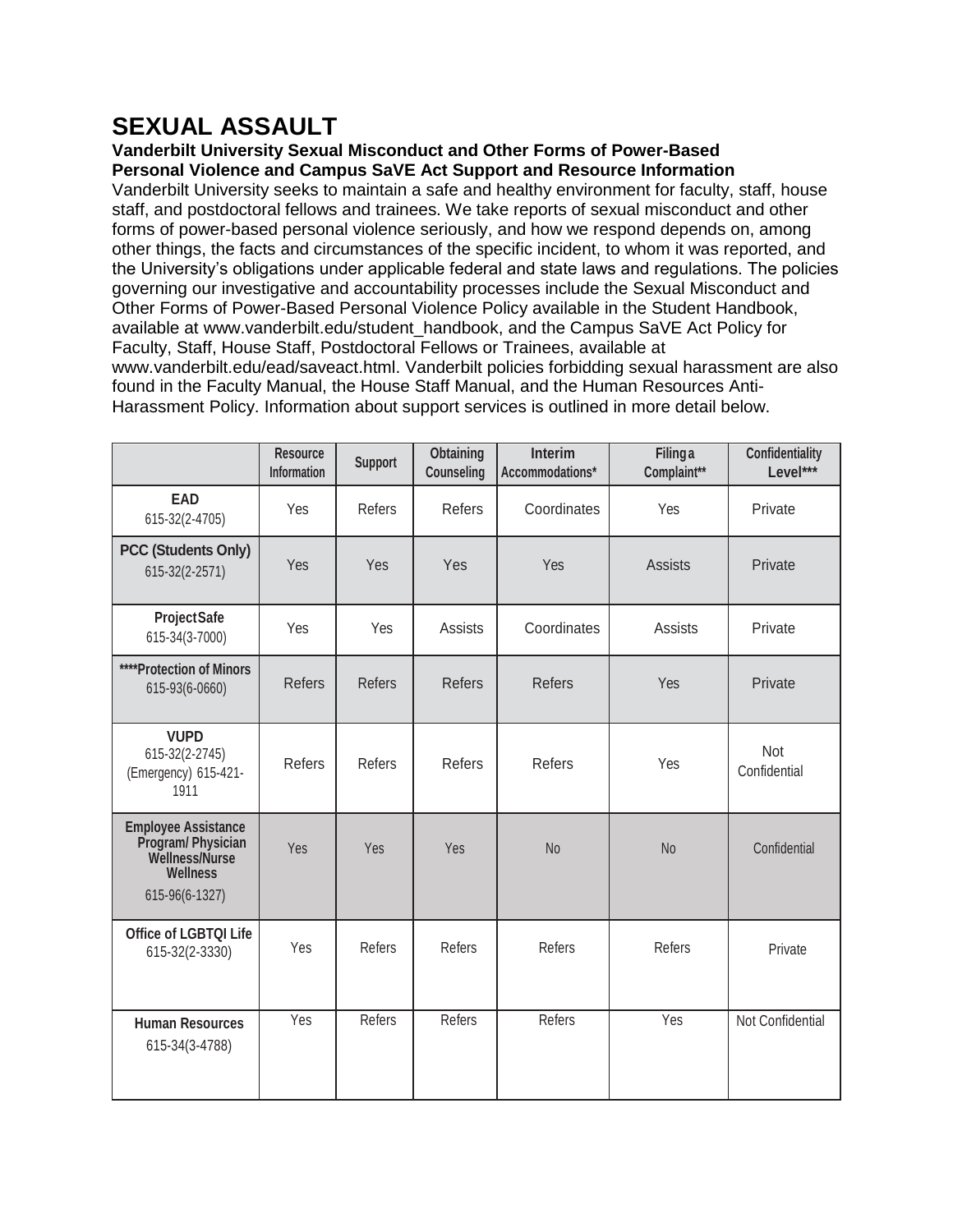**\*INTERIM ACCOMMODATIONS:** Some examples of interim accommodations include administrative leave and work schedule changes.

**\*\*FILING A COMPLAINT:** Filing a complaint with VUPD may lead to a criminal investigation and prosecution by the Metropolitan Nashville Police Department. Filing a complaint with the EAD will lead to an investigation and may result in disciplinary outcomes, including termination of employment. An employee may file a complaint with VUPD, the EAD, or both, and the criminal and EAD processes may occur simultaneously.

#### **\*\*\*CONFIDENTIALITY LEVEL**

**CONFIDENTIAL:** Conversations are confidential. Except in rare and extreme circumstances, nothing will be shared without your explicit permission.

**PRIVATE:** Conversations are kept private to the extent possible, but information about incidents of sexual misconduct and other forms of power-based personal violence and abuse of minors must be shared with relevant administrators and the Title IX Coordinator so that the University can take action, if necessary, for reasons of safety. In planning any response, the Title IX Coordinator will consider the interests of the victim and the University's commitment to a safe and nondiscriminatory environment for all members of the University community.

**NOT CONFIDENTIAL:** Police reports are maintained at the Metropolitan Nashville Police Department Central Records Division and are subject to provisions of the Tennessee Open Records Act. As long as the investigation is open and ongoing, reports are not released.

#### **\*\*\*\*PROTECTION OF MINORS**

Suspected abuse of a minor under 18 years of age requires mandatory reporting to the Department of Children's Services or local law enforcement as per Tennessee state law (TCA 37-1-403). Questions regarding reporting obligations may be directed to Vanderbilt's Protection of Minors office.

*If you or someone you know has been the victim of sexual misconduct or another form of power-based personal violence, you can call the 24-hour Project Safe Hotline at 615-322-SAFE (7233) or the Vanderbilt University Police Department Emergency Line at 421-1911.*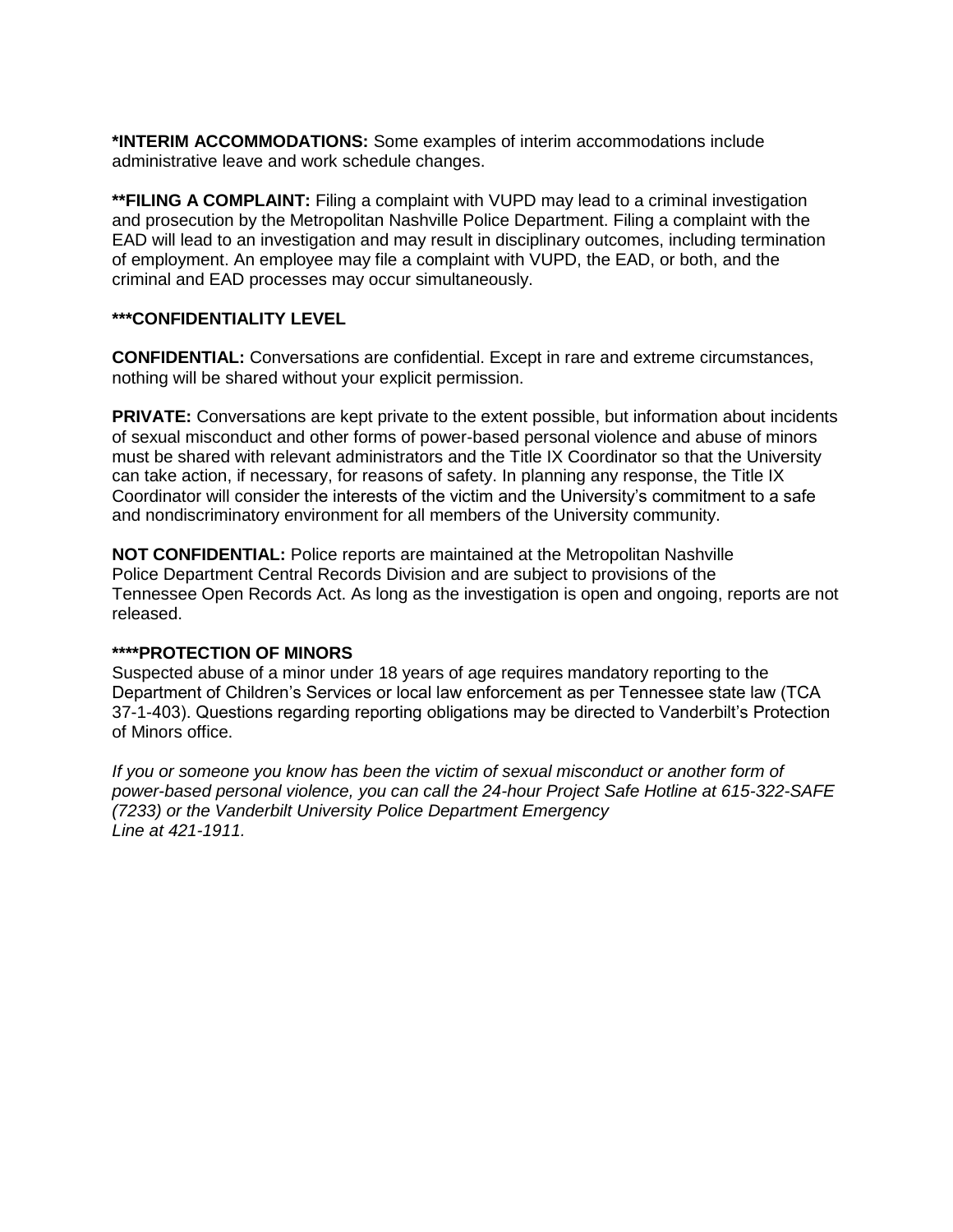# **EMERGENCY CONTACT NUMBERS**

| <b>Vanderbilt University Police Department</b>                   |  |
|------------------------------------------------------------------|--|
|                                                                  |  |
|                                                                  |  |
| <b>Student Health Center</b>                                     |  |
|                                                                  |  |
| <b>Project Safe</b>                                              |  |
|                                                                  |  |
| <b>EAD/Title IX Coordinator</b>                                  |  |
|                                                                  |  |
| <b>Chaplain and Religious Life</b>                               |  |
|                                                                  |  |
| <b>Psychological and Counseling Main Center</b>                  |  |
|                                                                  |  |
| <b>Student Accountability</b>                                    |  |
|                                                                  |  |
| <b>Vanderbilt University Medical Center Emergency Department</b> |  |
|                                                                  |  |
| <b>Plant Operations</b>                                          |  |
|                                                                  |  |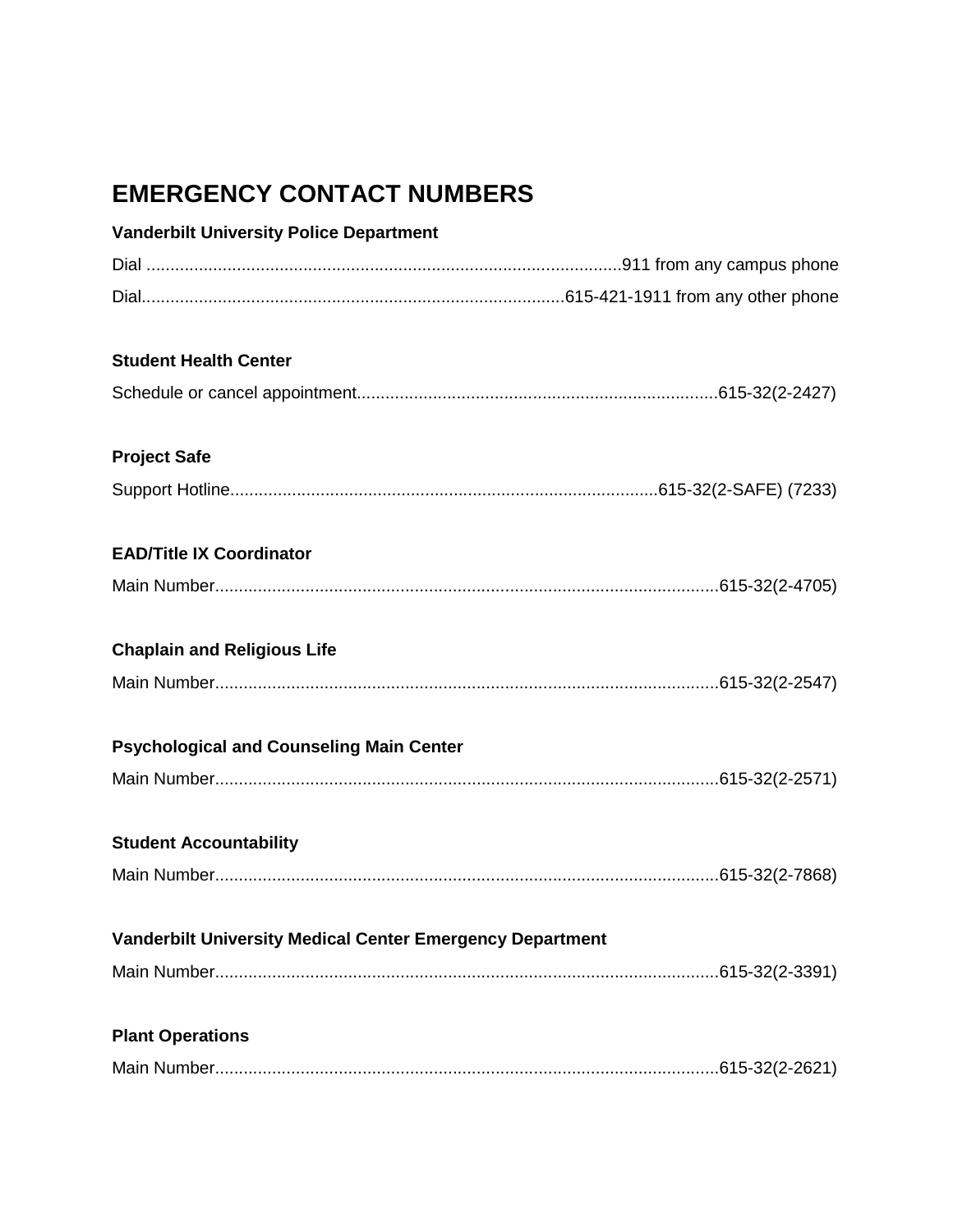## **Dean of Students Office**

| <b>Housing and Residential Education</b> |  |
|------------------------------------------|--|
|                                          |  |
|                                          |  |

## **Work Life Connections / Employee Assistance Programs**

## **Risk Management**

## **Vanderbilt Environmental Health and Safety**

## **Vanderbilt News and Communications**

|--|--|